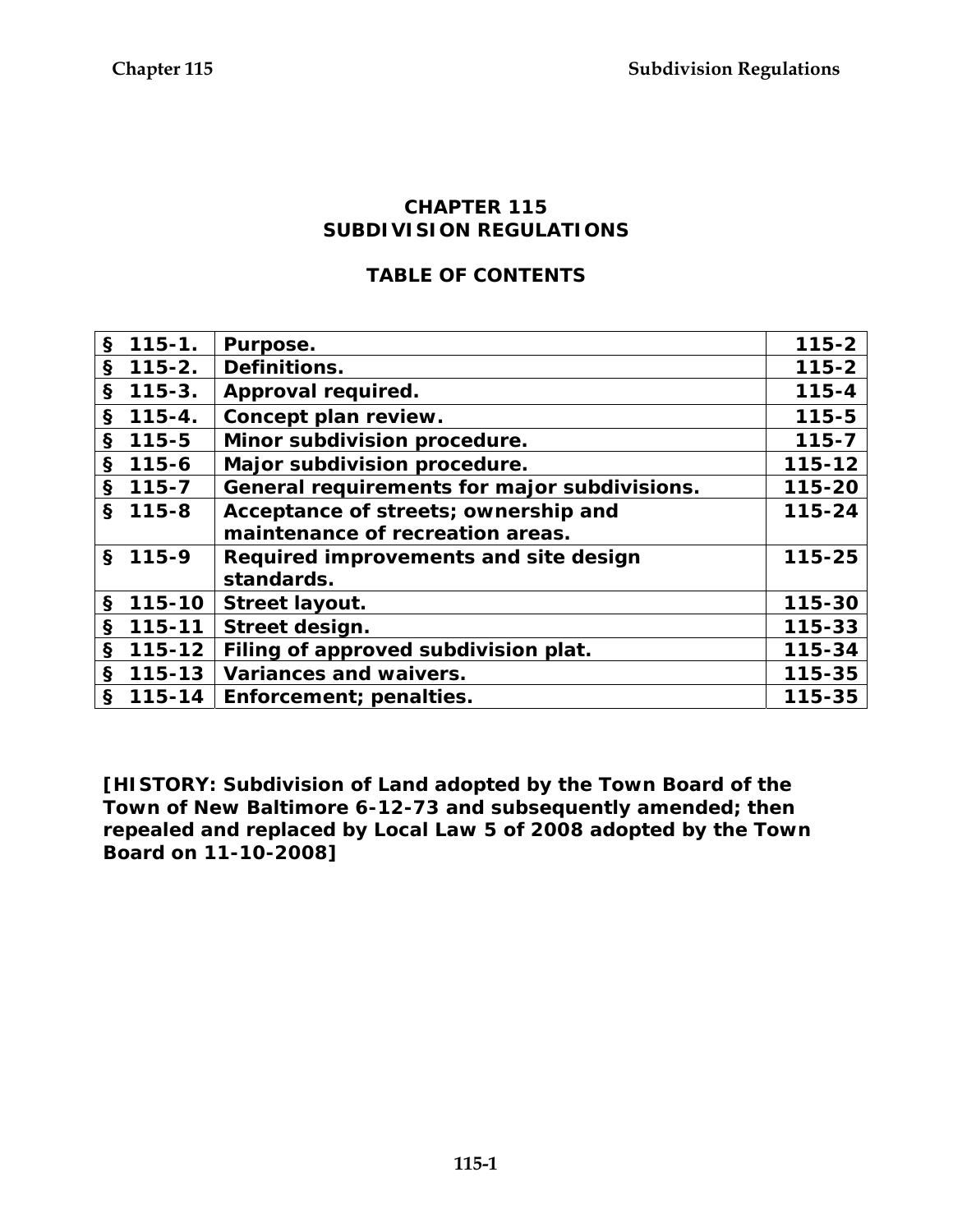## **§ 115-1. Purpose.**

- A. The Town Board hereby declares that the process of subdividing land in the Town of New Baltimore is governed by regulations, standards, and procedures that involve the Planning Board working together with the landowner proposing to subdivide land, in order to meet the goals and objectives set forth herein.
- B. The regulations, standards and procedures contained herein are developed to ensure that the land to be subdivided is suitable for building purposes without creating dangers to health or peril from fire, flood or other menace. The regulations ensure that proper provisions will be made for drainage, water, sewerage and other needed improvements. Streets and highways must meet the minimum Town standards and must accommodate the expected volume of traffic. Where appropriate, the regulations establish standards for preserving and developing open space areas and other recreational purposes.
- C. It is the further policy of these regulations to ensure reasonable overall conservation, protection, development and use of the scenic, aesthetic, wildlife, recreational, open space, historic, ecological and natural resources of the Town.

## **§ 115-2. Definitions.**

- A. APPLICANT Any person, firm, corporation, partnership, or association who shall lay out any subdivision or part thereof as defined herein, either for himself or others.
- B. COLLECTOR STREET A street which serves, or is designed to serve, as a traffic way for a neighborhood or as a feeder to a major street.
- C. CONCEPT PLAN A sketch of a proposed subdivision to enable the applicant to save time and expense in reaching general agreement with the Planning Board as to the form of the layout and objectives of these regulations.
- D. DEAD-END STREET or CUL-DE-SAC A street or a portion of a street with only one (1) vehicular traffic outlet.
- E. EASEMENT Authorization by a property owner for the use of another, and for a specified purpose, of any designated part of his property.
- F. ENGINEER or LICENSED PROFESSIONAL ENGINEER A person licensed as a professional engineer by the State of New York.
- G. FIELD SURVEY A determination in written form of the exact boundaries, position and extent of a tract of land or plat by linear and angular measurements taken by actual examination in the field.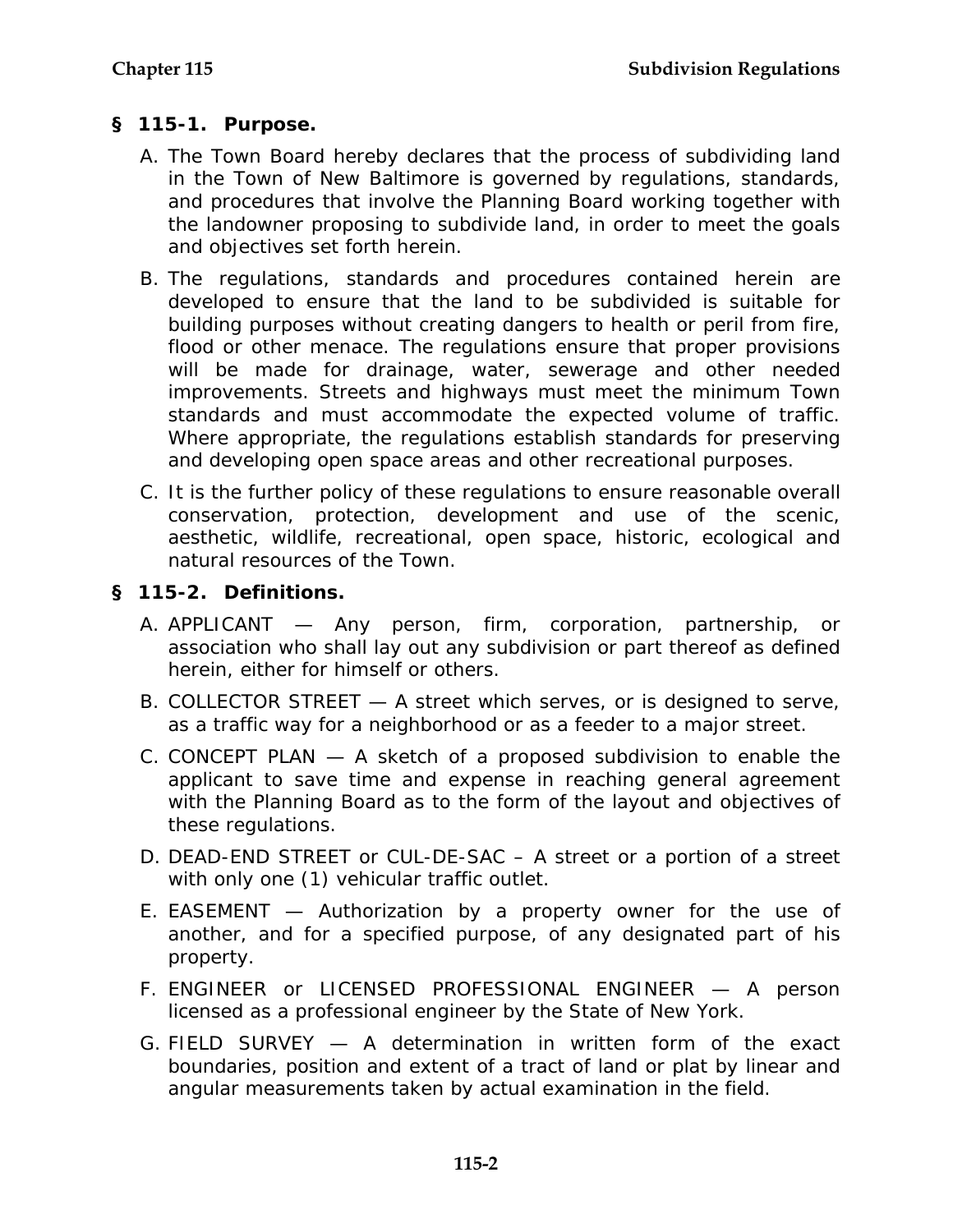- H. MAJOR STREET A street which serves or is designed to serve heavy flows of traffic and which is used primarily as a route for traffic between communities and/or other heavy traffic-generating areas.
- I. MAJOR SUBDIVISION The division of a single parcel which involves the creation of more than four lots, or a division of a parcel into at least two or more lots in such a way that it requires the construction or extension of a new street, excluding private streets, or municipal facilities for the parcels to be developed.
- J. MINOR STREET A street intended to serve primarily as an access to abutting properties.
- K. MINOR SUBDIVISION The division of a single parcel into at least two but not more than four lots in such a way that it does not require the construction or extensions of a new street, excluding private streets, or municipal facilities for the parcels to be developed.
- L. PRELIMINARY PLAT A drawing or drawings clearly marked "preliminary plat" showing the layout of a proposed subdivision, as specified in these regulations, submitted to the Planning Board for approval prior to submission of the plat in final form and of sufficient detail to apprise the Planning Board of the layout of the proposed subdivision.
- M. PRIVATE STREET A street which serves two or more lots, which is not under the jurisdiction of, or intended to be dedicated to, the Town or other governmental agency and is maintained by agreement among the owners of all lots having frontage on, and having a right of access to, such street.
- N. STATE ENVIRONMENTAL QUALITY REVIEW (SEQR) the New York State legislation which requires the sponsoring or approving governmental body to identify and mitigate the significant environmental impacts of the activity it is proposing or permitting.
- O. STREET Includes streets, roads, avenues, lanes or other traffic ways, between right-of-way lines.
- P. STREET PAVEMENT The exposed surface of the roadway used by vehicular traffic.
- Q. STREET WIDTH The width of the right-of-way, measured at right angles to the center line of the street.
- R. SUBDIVISION The division of any parcel of land into two (2) or more lots, blocks or sites, with or without streets or highways, and includes resubdivision.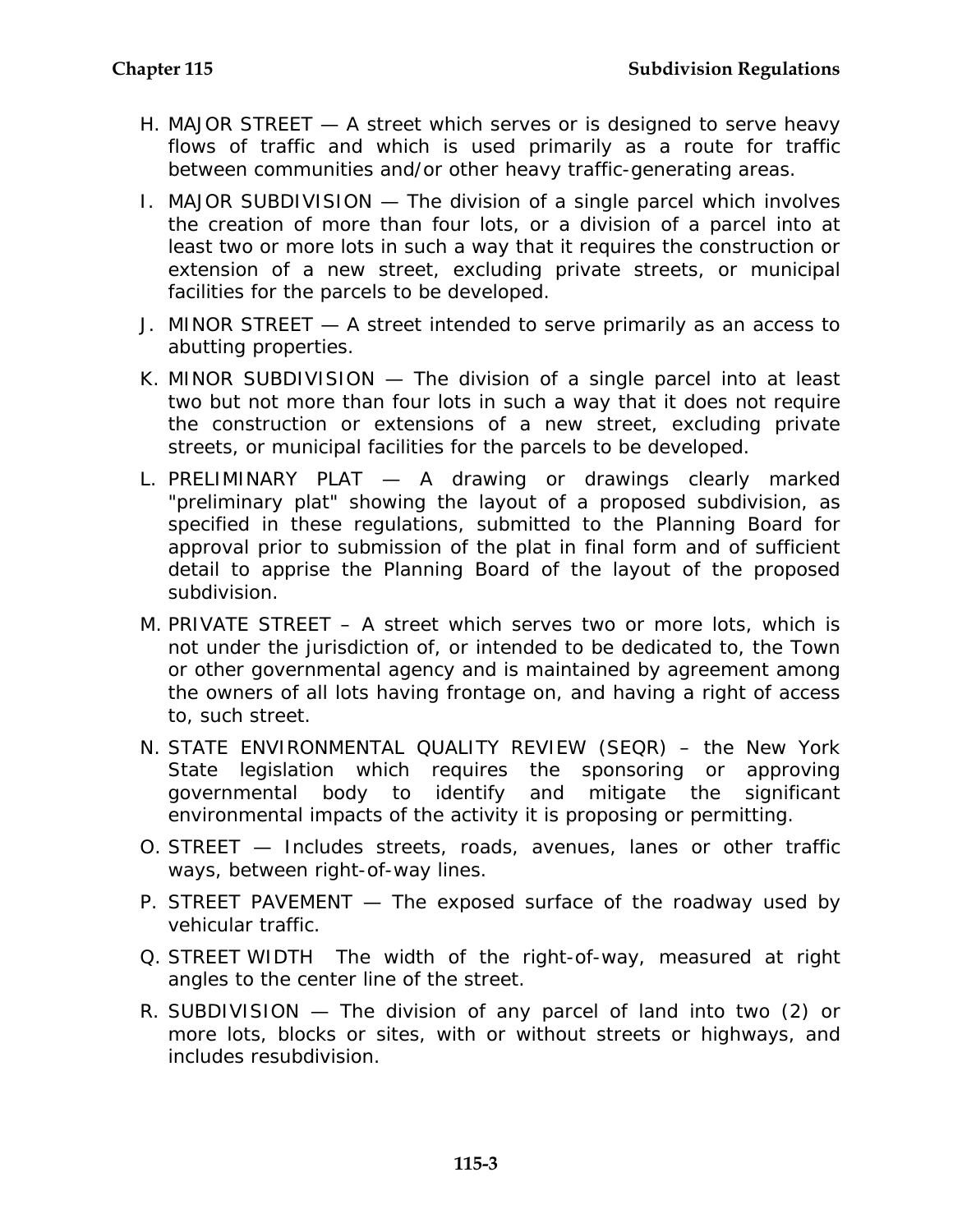- S. SUBDIVISION PLAT or FINAL PLAT A drawing, in final form, showing a proposed subdivision containing all information or detail required by law and by these regulations to be presented to the Planning Board for approval, and which, if approved, may be duly filed or recorded by the applicant in the office of the County Clerk.
- T. SURVEYOR A person licensed as a land surveyor by the State of New York.
- U. STORMWATER POLLUTION PREVENTION PLAN (SWPPP) A document prepared as part of the permit process for the New York State Pollutant Discharge Elimination System.
- V. TOWN ENGINEER The duly designated Engineer of the town or a designated registered engineer retained by the Town Board to provide expert engineering service in accordance with the provisions of the Town Law of the State of New York.
- W. TRACT The entire parcel of land from which the subdivision plat is taken.
- X. WETLANDS Applies to all areas defined as "wetlands" by state or federal law or regulation.
- Y. WETLAND UPLAND AREA Those areas of land or water that are outside a wetland and within 100 feet measured horizontally from the boundary of the wetland.

#### **§ 115-3. Approval required.**

- A. Whenever any subdivision of land is proposed to be made, and before any contract for the sale of or any offer to sell any lots in such subdivision or any part thereof is made, and before any permit for the erection of a structure in such proposed, subdivision shall be granted.
- B. The applicant or his duly authorized agent shall apply, in writing, for approval of such proposed subdivision in accordance with the following procedures.
- C. Administration.
	- (1) The subdivision regulations for the Town of New Baltimore shall be administered by the Planning Board in cooperation with the Town Board, the Building Inspector, the Town Engineer and other agencies.
	- (2) All requests for information, application forms or other related materials should be directed to the Town of New Baltimore Planning Board.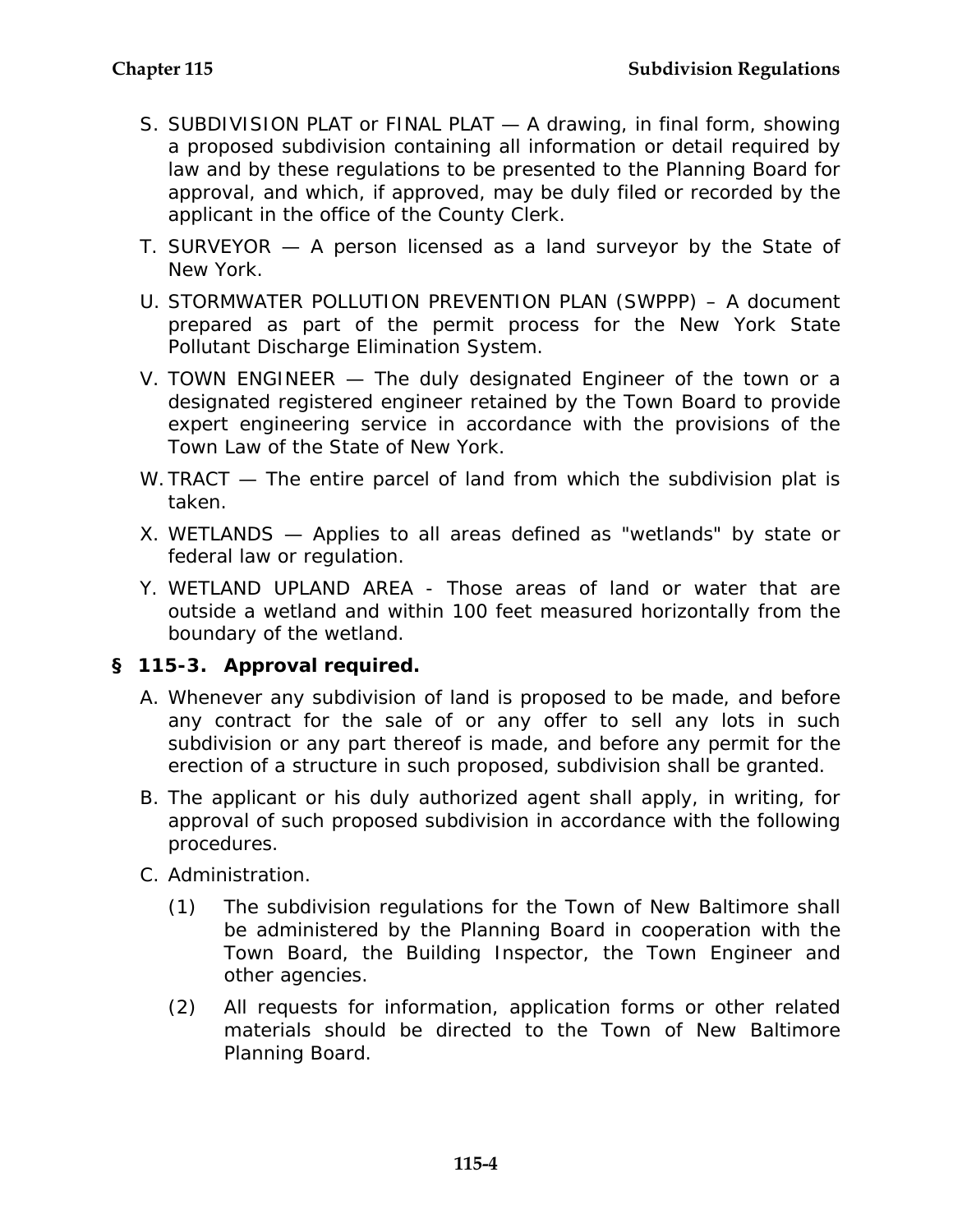- D. Approval Process
	- (1) Pre-application Conference. All subdivision applicants are strongly encouraged to schedule a pre-application conference prior to submitting an application for a subdivision in the Town of New Baltimore. This conference is a means by which applicants can become acquainted with the approvals process, submission requirements, and other relevant regulations in an informal setting. Pre-application conferences are scheduled with the Planning Board Clerk.
	- (2) Concept Plan. See §115-4 for the requirements for Concept Plan Review. All subdivision applications are required to undergo concept plan review.
	- (3) Conservation Analysis. See Article IX of the Zoning Code for the requirements for Conservation Analysis. All Major Conservation Subdivisions are required to undergo the Conservation Analysis procedure.
	- (4) Preliminary and Final Plat. See §115-5 for procedures for Minor Subdivisions, and §115-6 for procedures for Major Subdivisions.

# **§ 115-4. Concept plan review.**

- A. Purpose. Concept Plan Review allows the Planning Board and Applicant to discuss the general goals and scope of the subdivision project, as well as identify any potential issues specific to the site prior to the preparation of a full subdivision application.
- B. Submission of concept plan. Any owner of land shall, prior to subdividing or resubdividing land, shall request a meeting with the Planning Board by notifying the Planning Board Clerk at least 10 days prior to the regular meeting of the Planning Board. The applicant shall present five copies of a concept plan of the proposed subdivision for the purposes of classifications and preliminary discussion at the meeting.
- C. Classification and preliminary discussion of requirements.
	- (1) The applicant or his duly authorized representative shall attend the meeting of the Planning Board to discuss the requirements of this chapter for street improvements, drainage, sewerage, road names, water supply, fire protection, site design, and similar aspects, as well as the availability of existing services and other pertinent information.
	- (2) Classification of project type. Classification of the concept plan is to be made at this meeting by the Planning Board as to whether the project is a minor or major subdivision as defined in this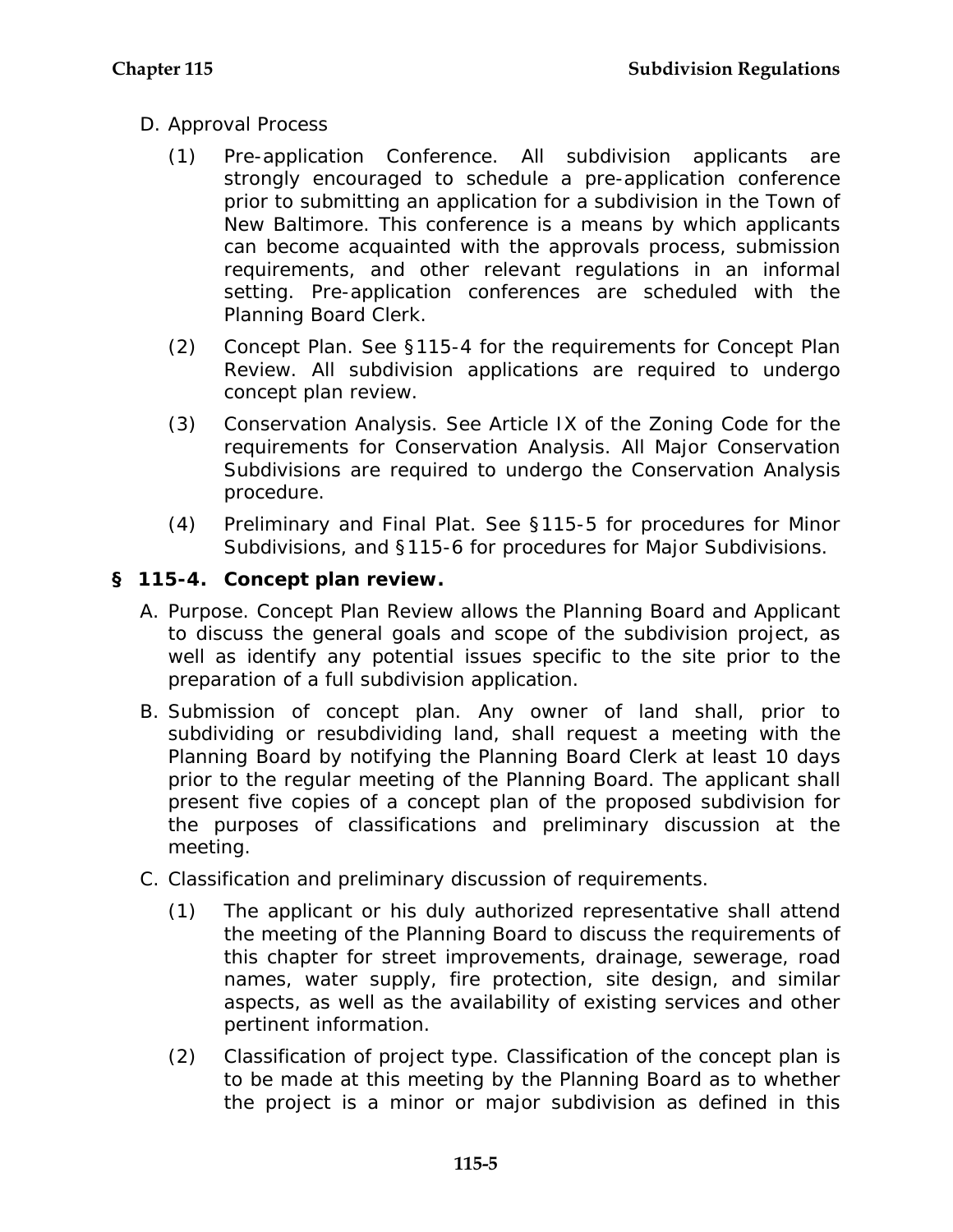chapter, as well as whether conservation subdivision requirements are applicable.

- (a) The Planning Board may require when it deems it necessary for protection of the public health, safety and welfare, that a minor subdivision comply with all or some of the requirements specified for major subdivisions.
- (b) If the concept plan is classified as a minor subdivision, the applicant shall then comply with the procedure outlined in §115-5 of this chapter.
- (c) If it is classified as a major subdivision, the applicant shall then comply with the procedures outlined in Article IX of the Zoning Code and §115-6 of this chapter, with the following exceptions:
	- (i) Applicants for major subdivisions seeking a large-lot Conventional Subdivision, as set forth in Article V of the Zoning Code, shall then comply with the procedures outlined in §115-6 of this chapter.
	- (ii) Applicants for major subdivisions seeking a waiver from the mandatory Conservation Subdivision requirements, as outlined in Article IX of the Zoning Code, shall then comply with the procedures outlined in §115-6 of this chapter.
- (3) Planning Board Action. The Planning Board shall determine whether the concept meets the purposes of this chapter and shall, if necessary, make specific recommendations, to be incorporated by the applicant in the next submission to the Planning Board.
- D. Documents to be submitted for Concept Plan
	- (1) The concept plan initially submitted to the Planning Board shall be based on Tax Map information or some other similarly accurate base map at a scale (preferably not less than 200 feet to the inch) to enable the entire tract to be shown on one sheet, and shall show the following information:
		- (a) The location of that portion which is to be subdivided in relation to the entire tract, and the distance to the nearest existing street intersection.
		- (b) All existing structures, wooded areas, streams and other significant physical features within the portion to be subdivided and within 200 feet thereof.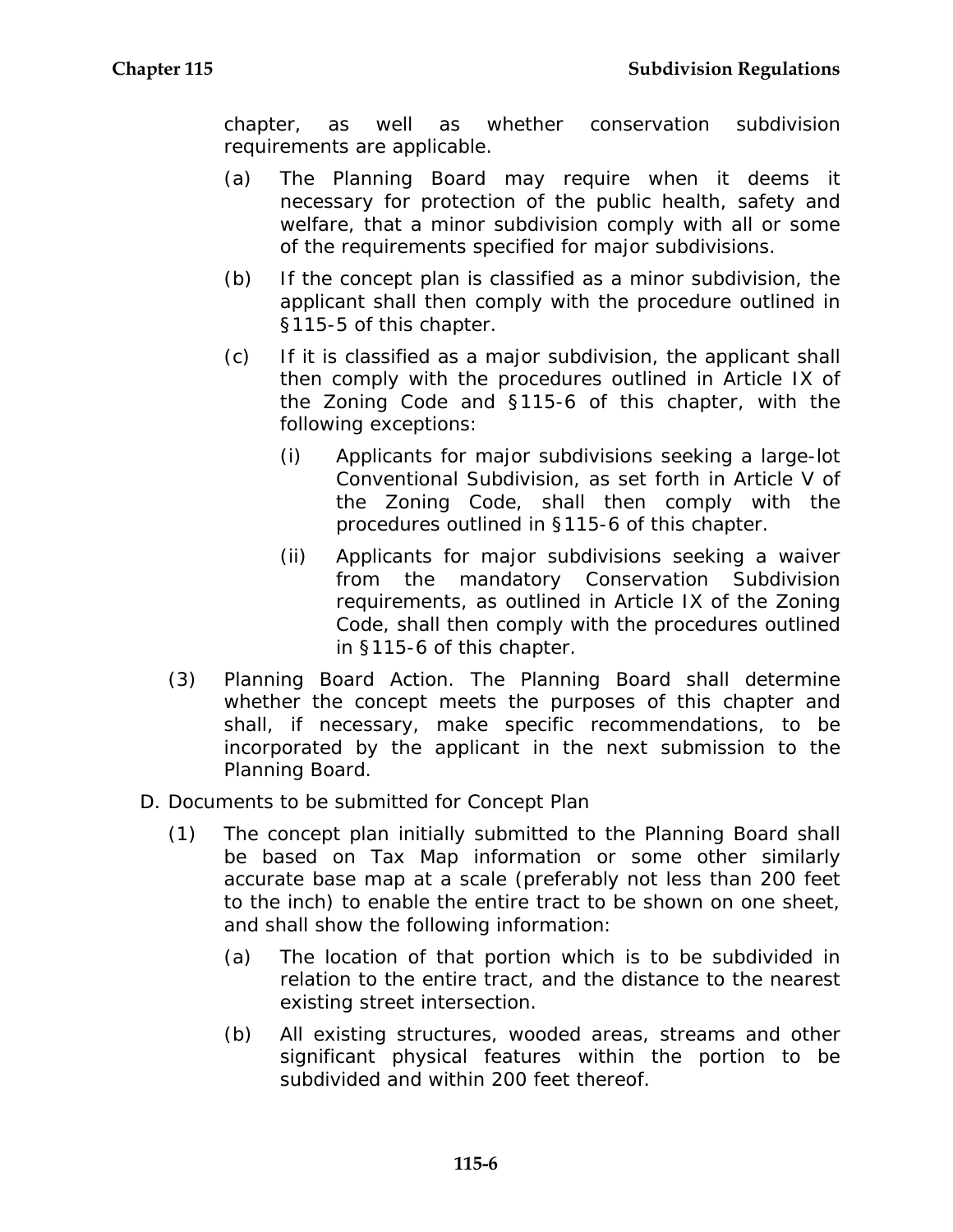- (c) The Tax Map sheet, block and lot numbers, if available.
- (d) The proposed lot and road layout, if available. The Concept Plan should, at a minimum, show the general location and number of lots proposed by the applicant.
- (e) All existing restrictions on the use of land, including easements or covenants, if available

### **§ 115-5. Minor subdivision procedure.**

- A. Application and Fee.
	- (1) Within six (6) months after classification of a concept plan as a minor subdivision by the Planning Board, the applicant shall submit an application for approval of a subdivision plat. Failure to do so, unless waived by the Planning Board, shall require resubmission of the concept plan to the Planning Board for reclassification.
	- (2) The plat shall conform to the layout shown on the concept plan and shall take into account any recommendations made by the Planning Board. Said application shall also conform to the requirements listed herein.
	- (3) The application for approval of a minor subdivision plat shall be accompanied by a fee in an amount set by the Town Board by resolution.
- B. Number of copies. Ten (10) copies of the subdivision plat and application shall be presented to the Clerk of the Planning Board at the time of submission of the subdivision plat. Application shall be presented to the Clerk at least ten (10) days prior to the Planning Board meeting.
- C. Applicant to attend Planning Board meeting. The applicant, or his duly authorized representative, shall attend the meeting of the Planning Board to discuss the subdivision plat.
- D. When officially submitted. The time of submission of the subdivision plat shall be considered to be the date on which the application for plat approval which has been deemed complete has been filed with the Planning Board Clerk, accompanied by the required fee, and all data required by these regulations.
- E. Coordination with SEQR. The time periods for review of a minor subdivision plat shall be coordinated with the requirements of SEQR, and the time periods shall begin upon filing of a negative declaration of significance or a notice of completion of a draft environmental impact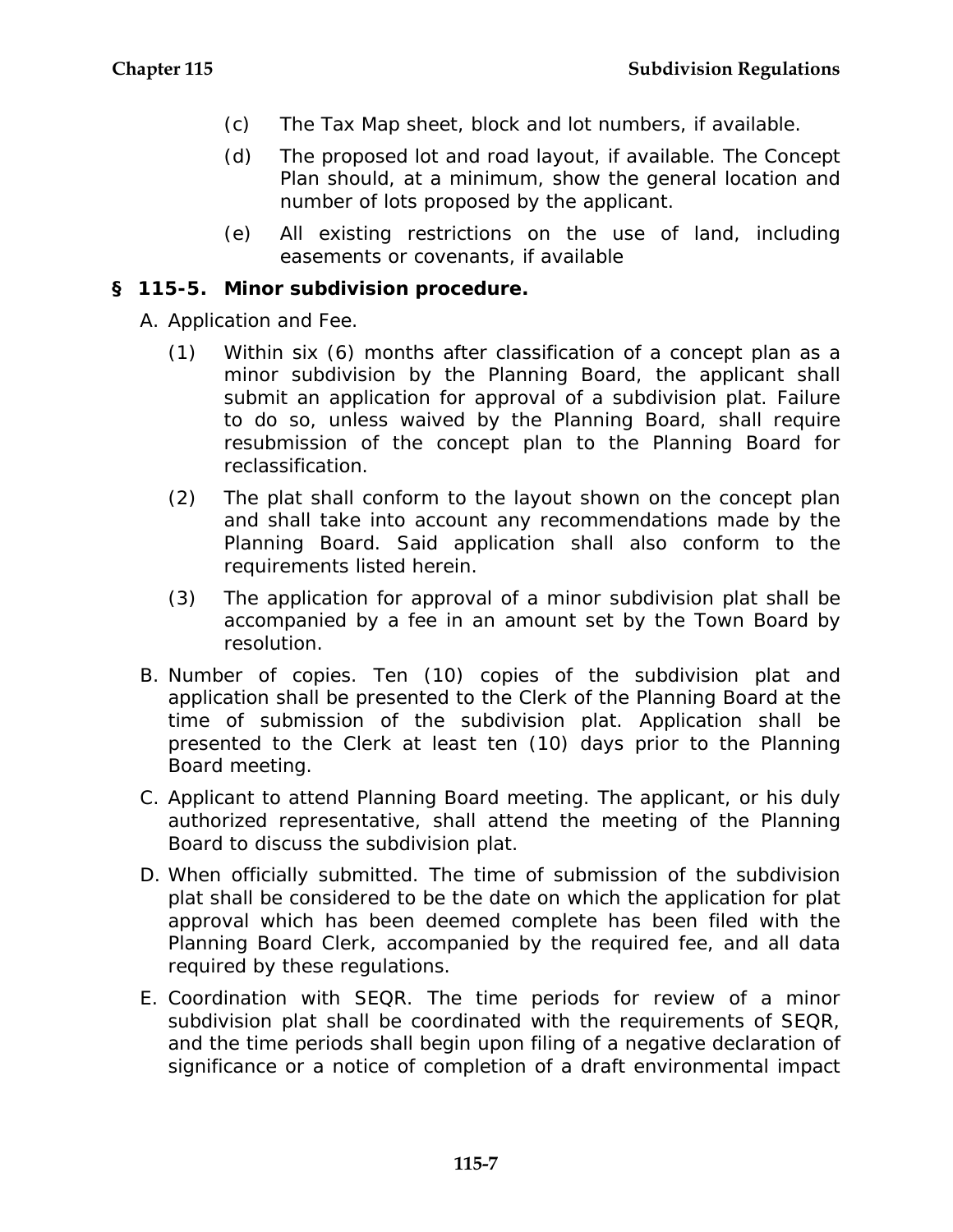statement. All time periods may be extended by mutual agreement of the applicant and the Planning Board.

- F. Public Hearing for Minor Subdivision
	- (1) The time within which the planning board, acting as Lead Agency for SEQR review, shall hold a public hearing on such minor subdivision shall be coordinated with any hearings the planning board may schedule pursuant to the State Environmental Quality Review Act, as follows:
		- (a) If the Planning Board, as Lead Agency, determines that the preparation of an environmental impact statement is not required, the public hearing on a minor subdivision plat shall be held within sixty-two days after the receipt of a complete final plat by the clerk of the planning board; or
		- (b) If the Planning Board, as Lead Agency, determines that an environmental impact statement is required, and a public hearing on the draft environmental impact statement is held, the public hearing on the minor subdivision and the draft environmental impact statement shall be held jointly within sixty-two days after the filing of the notice of completion of such draft environmental impact statement in accordance with the provisions of the State Environmental Quality Review Act. If no public hearing is held on the draft environmental impact statement, the public hearing on the minor subdivision plat shall be held within sixty-two days following filing of the notice of completion.
	- (2) If the Planning Board is not acting as Lead Agency, the provisions of §276-6 of New York State Town Law shall apply.
	- (3) Public notice.
		- (a) The hearing on the minor subdivision shall be advertised by the Planning Board at least once in the town's official newspaper at least five days and not more than 30 days before such hearing if no hearing is held on the draft environmental impact statement, or at least fourteen days before a hearing held jointly therewith.
		- (b) Such notice of hearing shall also be mailed directly by the applicant to all land owners of all parcels located directly adjacent to and across a street or public right-of-way at least ten (10) days prior to the hearing date.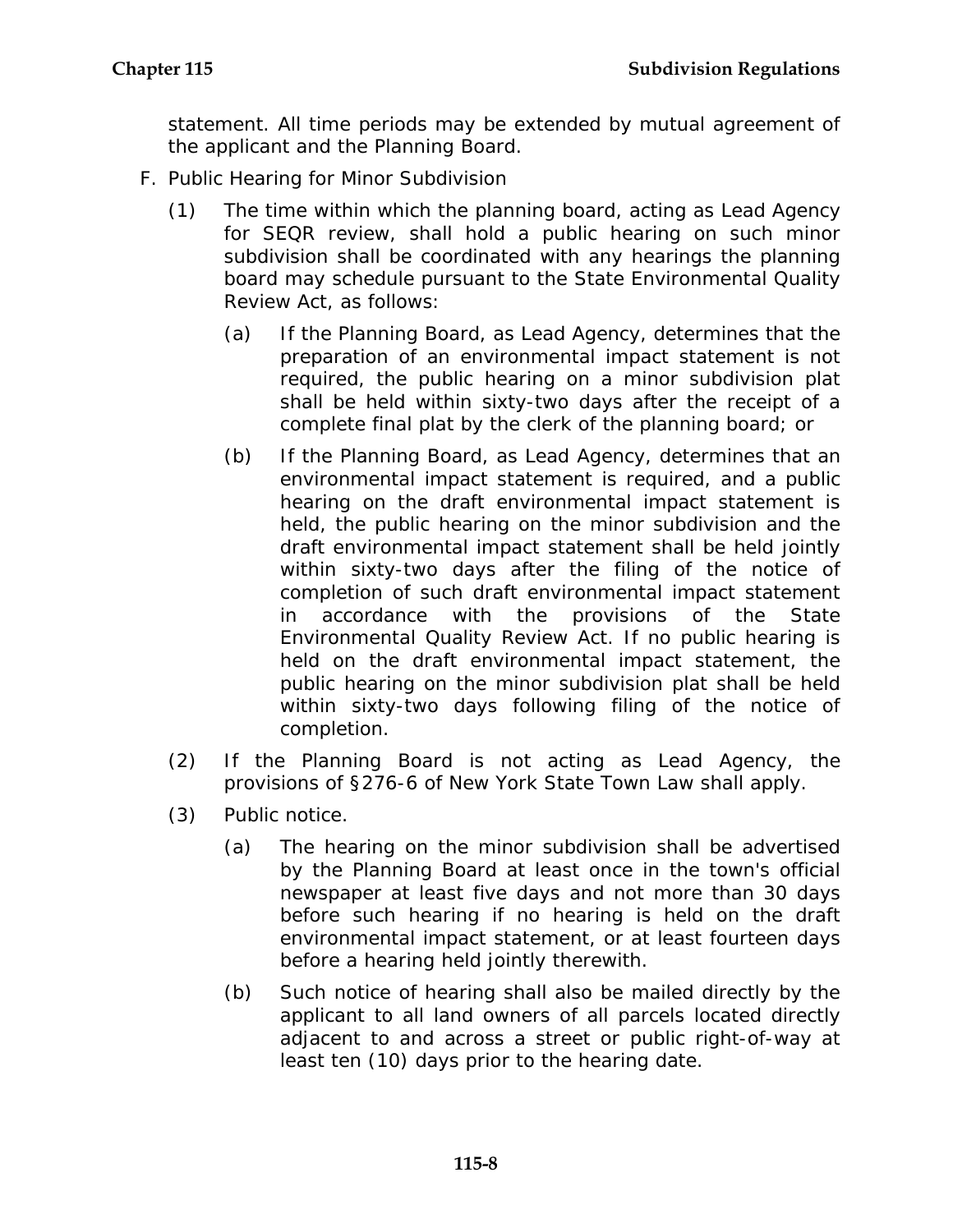- (c) The hearing on the minor subdivision shall be closed upon motion of the planning board within one hundred twenty days after it has been opened.
- G. Decision. The Planning Board shall make its decision on the minor subdivision plat as follows:
	- (1) If such board determines that the preparation of an environmental impact statement on the minor subdivision is not required, the Planning Board shall by resolution conditionally approve, with or without modification, disapprove, or grant minor approval and authorize the signing of such plat, within sixty-two days after the close of the public hearing; or
	- (2) If such board determines that an environmental impact statement is required, and a public hearing is held on the draft environmental impact statement, the minor environmental impact statement shall be filed within forty-five days following the close of such public hearing in accordance with the provisions of the State Environmental Quality Review Act.
		- (a) If no public hearing is held on the draft environmental impact statement, the minor environmental impact statement shall be filed within forty-five days following the close of the public hearing on the plat.
		- (b) Within thirty days of the filing of the final environmental impact statement, the Planning Board shall issue findings on such minor environmental impact statement and shall by resolution approve with conditions, disapprove, or grant final approval and authorize the signing of such plat.
- H. Grounds for decision. The grounds for conditions, if any, or the grounds for disapproval shall be stated upon the records of the planning board.
	- (1) Within five (5) business days of the resolution granting approval with conditions, the plat shall be certified by the Planning Board Chairman as approved with conditions and a copy filed in the Planning Board Clerk's office, and a certified copy of the resolution shall be mailed to the applicant. Upon completion of such conditions, the plat shall be signed by the duly designated officer of the Planning Board.
	- (2) Approval with conditions of a minor subdivision plat shall expire one hundred eighty (180) days after the date of the resolution granting such approval unless the requirements have been certified as completed within that time. The Planning Board may, however, extend the time within which a conditionally approved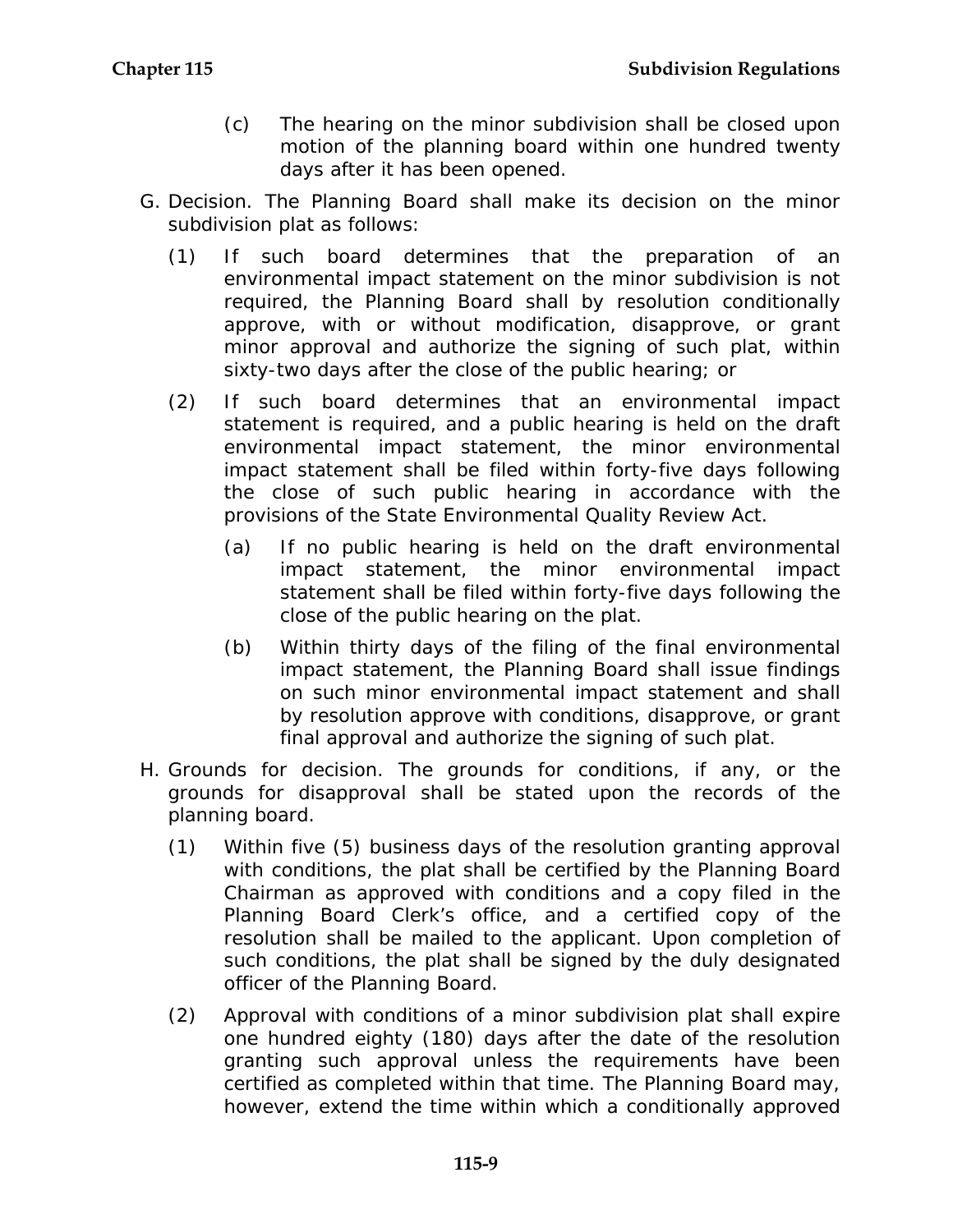plat may be submitted for signature, if, in its opinion, such extension is warranted in the circumstances, for not to exceed two (2) additional periods of ninety (90) days each.

- I. Documents to be submitted. The Planning Board is not limited to this list and may, within reason, request any additional information it deems necessary or appropriate. In determining the amount of information it will require, the Planning Board will consider the location and the size and potential impact of the project.
	- (1) A copy of the Conservation Analysis, if prepared voluntarily by the applicant under the provisions of Article IX of the Zoning Code.
	- (2) Where the property remaining in the tract from which the plat is subdivided is four acres or less, an actual field survey of the boundary lines of the entire tract, giving descriptive data by bearings and distances, made and certified by a licensed land surveyor. The corners of the tract shall also be located on the ground and marked by monuments as approved by the Town Engineer and shall be referenced and shown on the plat. Where the remaining property in the tract from which the plat is subdivided is greater than four acres, the field survey shall be of the boundary lines of the plat only.
	- (3) One plat to be filed with the county, clearly drawn in permanent black ink on permanent reproducible material such as Mylar. The size of the sheets shall be no greater than thirty-six by sixty (36 x 60) inches.
		- (a) The plat shall be drawn at a scale of no more than one hundred (100) feet to the inch and oriented with the North point at the top of the map.
		- (b) When more than one (1) sheet is required, an additional index sheet of the same size shall be filed showing to scale the entire subdivision with lot and block numbers clearly legible.
	- (4) The plat shall show, where applicable:
		- (a) The proposed subdivision name or identifying title and the name of the town and county in which the subdivision is located, the name and address of the record owner and applicant, and the name, license number and seal of the licensed land surveyor.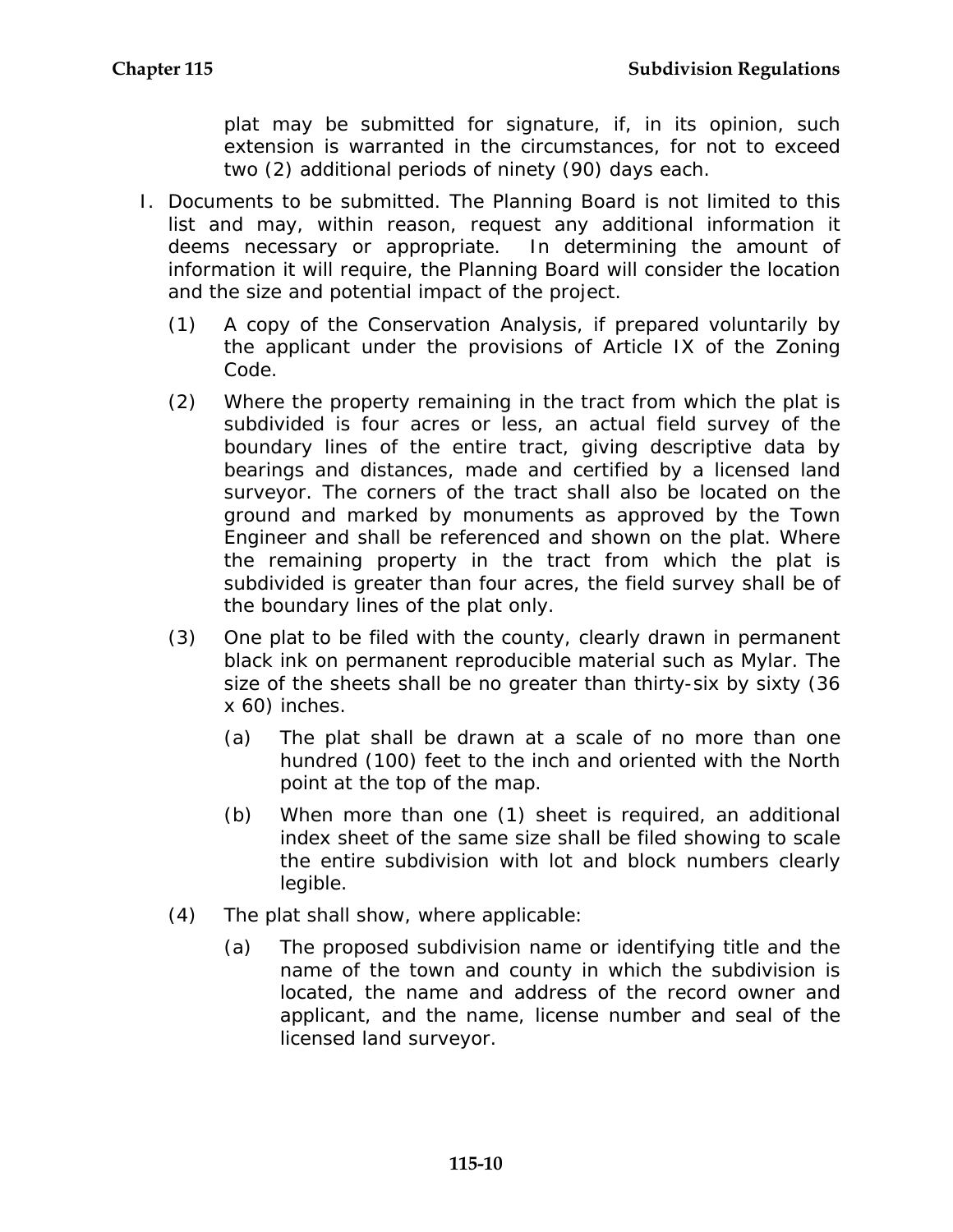- (b) A key map at a scale of approximately one (1) inch equals eight hundred (800) feet, showing the location of the proposed project within the town.
- (c) Street lines, pedestrian ways, lots, reservations, easements and areas to be dedicated to public use.
- (d) Sufficient data acceptable to the Town Engineer to determine readily the location, bearing and length of every street line, lot line, boundary line, and to reproduce such lines upon the ground. Where applicable, these should be referenced to monuments included in the State System of Plane Coordinates, and in any event should be tied to reference points previously established by a public authority.
- (e) The length and bearing of all straight lines, radii, length of curves, and central angles of all curves and tangent bearings shall be given for each street. All dimensions and angles of the lines of each lot shall also be given. All dimensions shall be shown in feet and decimals of a foot. The plat shall show the boundaries of the property, location, graphic scale and true North point.
- (f) The plat shall also show by proper designation thereon all public open spaces for which deeds are included and those spaces title to which is reserved by the developer. For any of the latter, there shall be submitted with the subdivision plat copies of agreements or other documents showing the manner in which such areas are to be maintained and the provisions made therefore.
- (g) All offers of cession and covenants governing the maintenance of unceded open space shall bear the certificate of approval of the Town Attorney as to their legal sufficiency.
- (h) Lots and blocks with a subdivision shall be numbered and lettered in alphabetical order in accordance with the prevailing town practice.
- (i) Permanent reference monuments shall be shown and shall be constructed in accordance with specification of the Town Engineer. When referenced to the State System of Plane Coordinates, they shall also conform to the requirements of the State Department of Public Works. They shall be placed as required by the Town Engineer and their location noted and referenced upon the plat.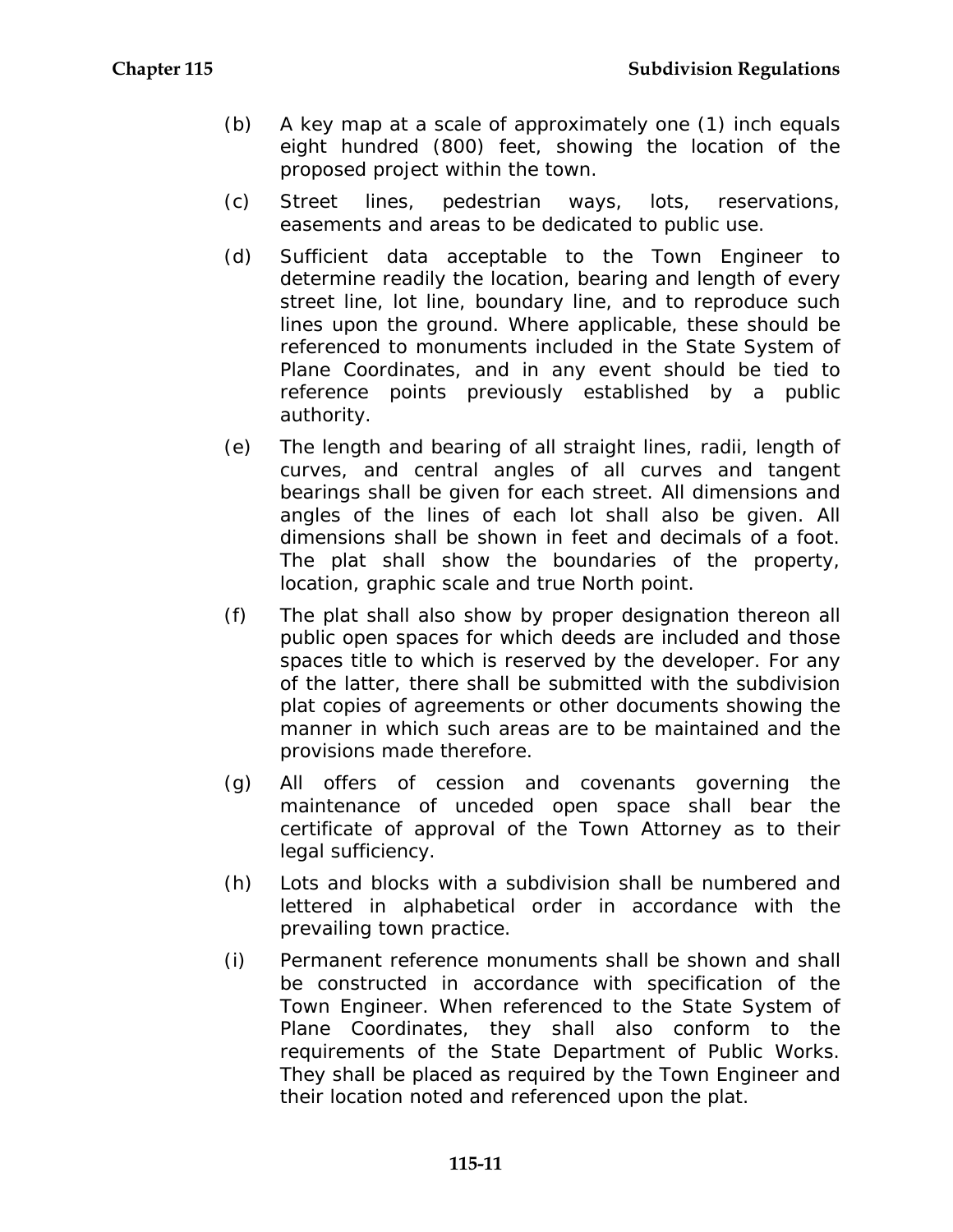- (j) All lot corner markers shall be permanently located satisfactorily to the Town Engineer, at least three-fourths (3/4) inch, if metal, in diameter and at least twenty-four (24) inches in length, and located in the ground to existing grade.
- (k) Monuments of a type approved by the Town Engineer shall be set at all corners and angle points of the boundaries of the original tract to be subdivided; and at all street intersections, angle points in street lines, points of curve and such intermediate points as shall be required by the Town Engineer.
- (5) Construction drawings, including plans, profiles and typical cross sections, as required, showing the proposed location, size and type of streets, sidewalks, streetlighting standards, street trees, curbs, water mains, sanitary sewers, storm drains and completed SWPPP if required, pavements and subbase, manholes, catch basins and other facilities.

#### **§ 115-6. Major subdivision procedure.**

- A. Preliminary Plat Procedure
	- (1) Prior to submission of a preliminary plat, all applicants for a major subdivision must comply with the requirements of Article IX of the Zoning Code.
	- (2) The applicant shall file an application for the consideration of a preliminary plat of the proposed subdivision. The preliminary plat shall, in all respects, comply with the requirements set forth in the provisions of § 276 and 277 of the Town Law and as required herein, except where a waiver may be specifically authorized by the Planning Board.
	- (3) The application for approval of the preliminary plat shall be accompanied by a fee in an amount set by the Town Board by resolution.
- B. Number of copies. Ten (10) copies of the preliminary plat shall be presented to the Clerk of the Planning Board at least 10 days prior to a regular meeting of the Planning Board.
- C. Applicant to attend Planning Board meeting. The applicant, or his duly authorized representative, shall attend the meeting of the Planning Board to discuss the preliminary plat.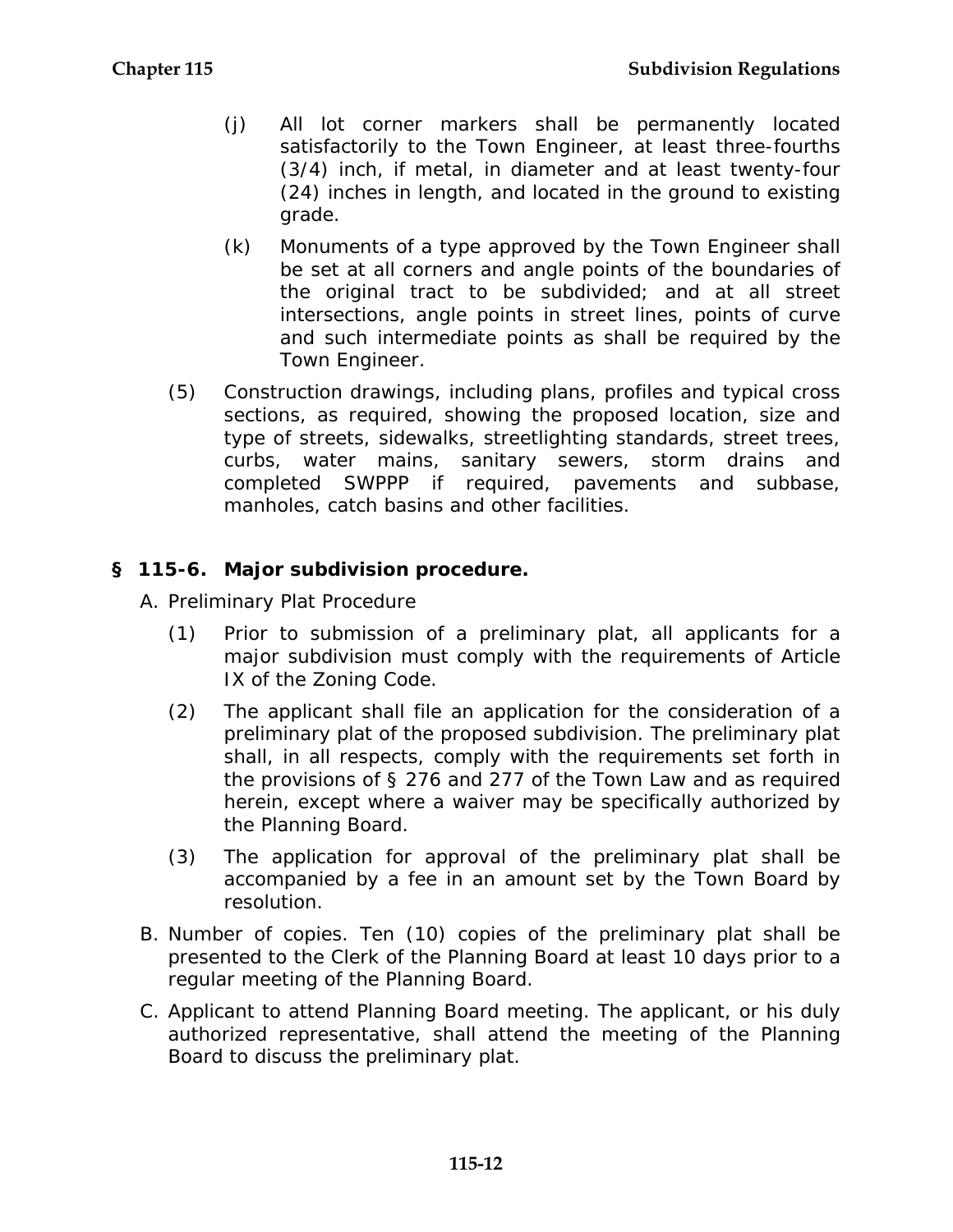- D. Study of preliminary plat. The Planning Board shall study the practicability of the preliminary plat, taking into consideration the requirements of the community and the best use of the land being subdivided. Particular attention shall be given to the arrangement, location and width of streets, their relation to the topography of the land, water supply, sewage disposal, drainage, lot sizes and arrangement, and the future development of adjoining lands as yet unsubdivided.
- E. When officially submitted. The time of submission of the preliminary plat shall be considered to be the date on which the complete application, including all required fees and estimates, is submitted to the Planning Board Clerk.
- F. Approval of a preliminary plat shall not constitute approval of the subdivision plat, but is rather intended to guide the design of the minor subdivision. Prior to approval of the minor subdivision, the Planning Board may require additional changes upon consideration of the final plat or as a result of new information obtained at the public hearing.
- G. Coordination with SEQR. The time periods for review of a major subdivision plat shall be coordinated with the requirements of SEQR, and the time periods shall begin upon filing of a negative declaration of significance or a notice of completion of a draft environmental impact statement. All time periods may be extended by mutual agreement of the applicant and the Planning Board.
- H. Public hearing on preliminary plats.
	- (1) If the Planning Board is acting as Lead Agency for the purposes of SEQR review, the time within which the Planning Board shall hold a public hearing on the preliminary plat shall be coordinated with any hearings the Planning Board may schedule pursuant to the State Environmental Quality Review Act, as follows:
		- (a) If such board determines that the preparation of an environmental impact statement on the preliminary plat is not required, the public hearing on such plat shall be held within sixty-two days after the receipt of a complete preliminary plat by the clerk of the Planning Board; or
		- (b) If such board determines that an environmental impact statement is required, and a public hearing on the draft environmental impact statement is held, the public hearing on the preliminary plat and the draft environmental impact statement shall be held jointly within sixty-two days after the filing of the notice of completion of such draft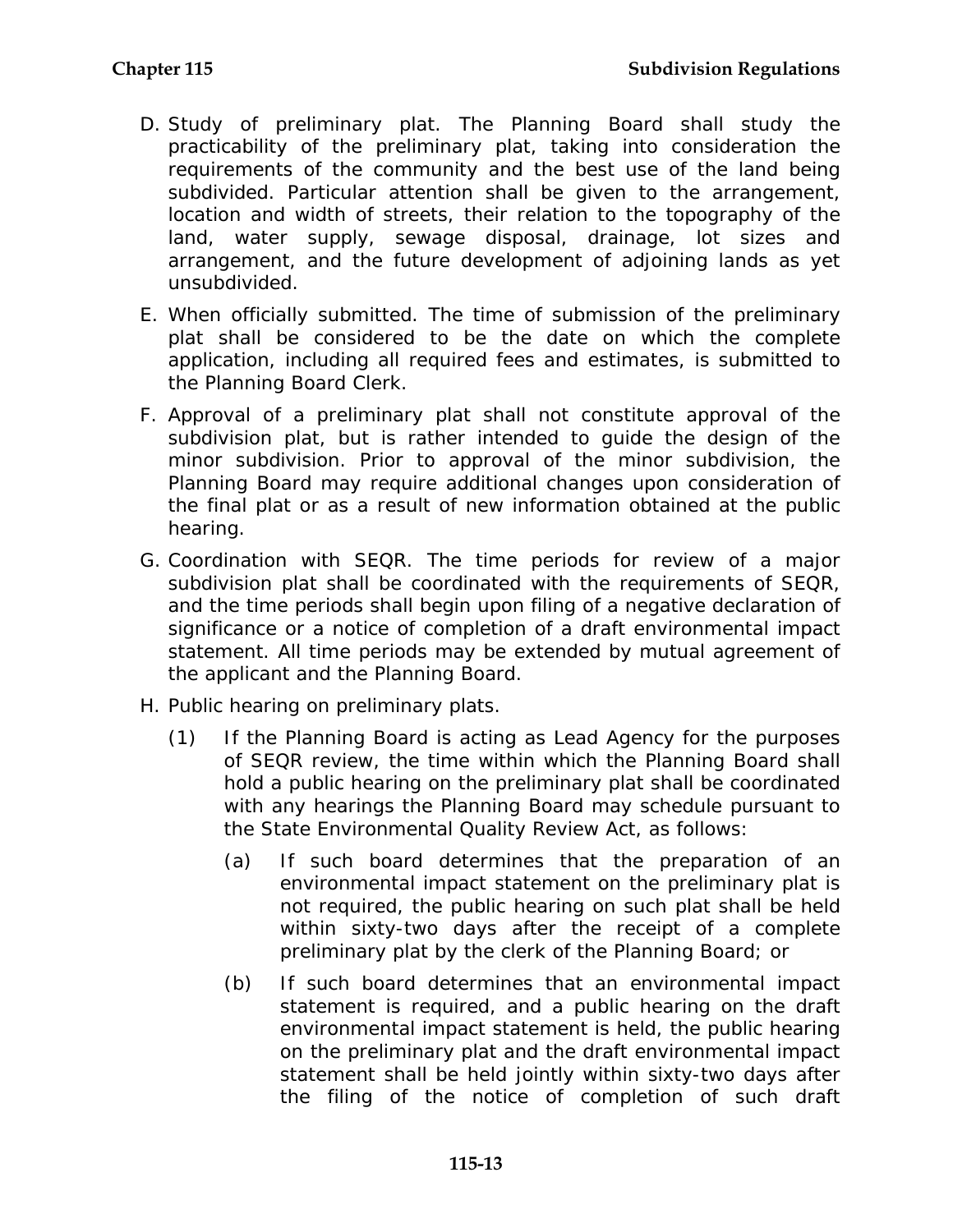environmental impact statement in accordance with the provisions of the State Environmental Quality Review Act. If no public hearing is held on the draft environmental impact statement, the public hearing on the preliminary plat shall be held within sixty-two days of filing the notice of completion.

- (2) Planning Board not acting as Lead Agency. If the Planning Board is not acting as Lead Agency, the provisions of §276-6 of New York State Town Law shall apply.
- I. Public hearing notice. The hearing on the preliminary plat shall be advertised by the Planning Board at least once in the town's official newspaper at least five days before such hearing if no hearing is held on the draft environmental impact statement, or fourteen days before a hearing held jointly therewith. The Planning Board may provide that the hearing be further advertised in such manner as it deems most appropriate for full public consideration of such preliminary plat. The hearing on the preliminary plat shall be closed upon motion of the Planning Board within one hundred twenty days after it has been opened.
- J. Decision. The Planning Board shall approve, with or without modification, or disapprove such preliminary plat as follows:
	- (1) If the Planning Board determines that the preparation of an environmental impact statement on the preliminary plat is not required such board shall make its decision within sixty-two days after the close of the public hearing; or
	- (2) If the Planning Board determines that an environmental impact statement is required, and a public hearing is held on the draft environmental impact statement, the final environmental impact statement shall be filed within forty-five days following the close of such public hearing in accordance with the provisions of the state environmental quality review act. If no public hearing is held on the draft environmental impact statement, the final environmental impact statement shall be filed within forty-five days following the close of the public hearing on the preliminary plat. Within thirty days of the filing of such final environmental impact statement, the Planning Board shall issue findings on the final environmental impact statement and make its decision on the preliminary plat.
- K. Grounds for decision. The grounds for a modification, if any, or the grounds for disapproval shall be stated upon the records of the Planning Board. When so approving a preliminary plat, the planning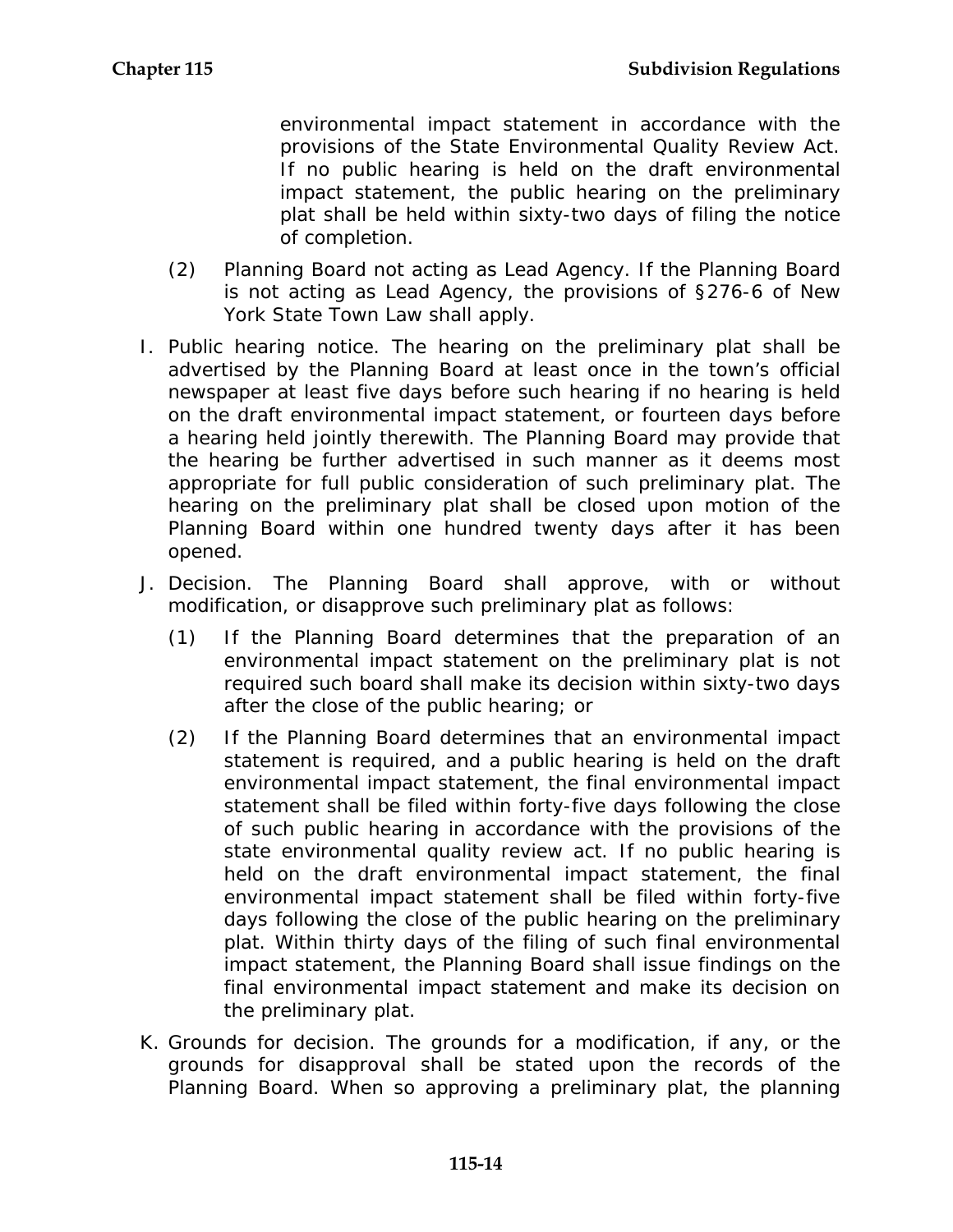board shall state in writing any modifications it deems necessary for submission of the plat in final form.

- L. Documents to be submitted. Ten (10) copies of the preliminary plat prepared at a scale of not more than one hundred (100), but preferably not less than fifty (50) feet to the inch, shall be submitted. Not all items on this list may be required by the Planning Board. The Planning Board is not limited to this list and may, within reason, request additional information it deems necessary or appropriate. In determining the level of detail it will require, the Planning Board will consider the location, the size, and potential impact of the project:
	- (1) The completed Conservation Analysis, as required under Article IX of the Zoning Code.
	- (2) An actual field survey of the boundary lines of the tract, giving complete descriptive data by bearings and distances, made and certified to by a licensed land surveyor. The corners of the tract shall also be located on the ground and marked by substantial monuments of such size and type as approved by the Town Engineer, and shall be referenced and shown on the plat.
	- (3) The proposed subdivision name and name of the town and county in which it is located; the date, true North point, scale and name and address of the record owner, applicant and engineer or surveyor, including license number and seal.
	- (4) The name of all subdivisions immediately adjacent and the names of the owners of record of all adjacent property.
	- (5) All parcels of land proposed to be dedicated to public use and the conditions of such dedication.
	- (6) The location of existing property lines, easements, buildings, rock outcrops, wooded areas, single trees with a diameter of eight (8) inches or more as measured three (3) feet above the base of the trunk, and other significant existing features for the proposed subdivision and adjacent property.
	- (7) The proposed lot lines with approximate dimensions and area of each lot.
	- (8) The location of existing sewers, water mains, culverts and drains on the property, with pipe sizes, grades and direction of flow.
	- (9) Existing and proposed contours, shown at two foot intervals or less as required by the Planning Board.
	- (10) The width and location of any streets or public ways or places within the area to be subdivided, and the width, location, grades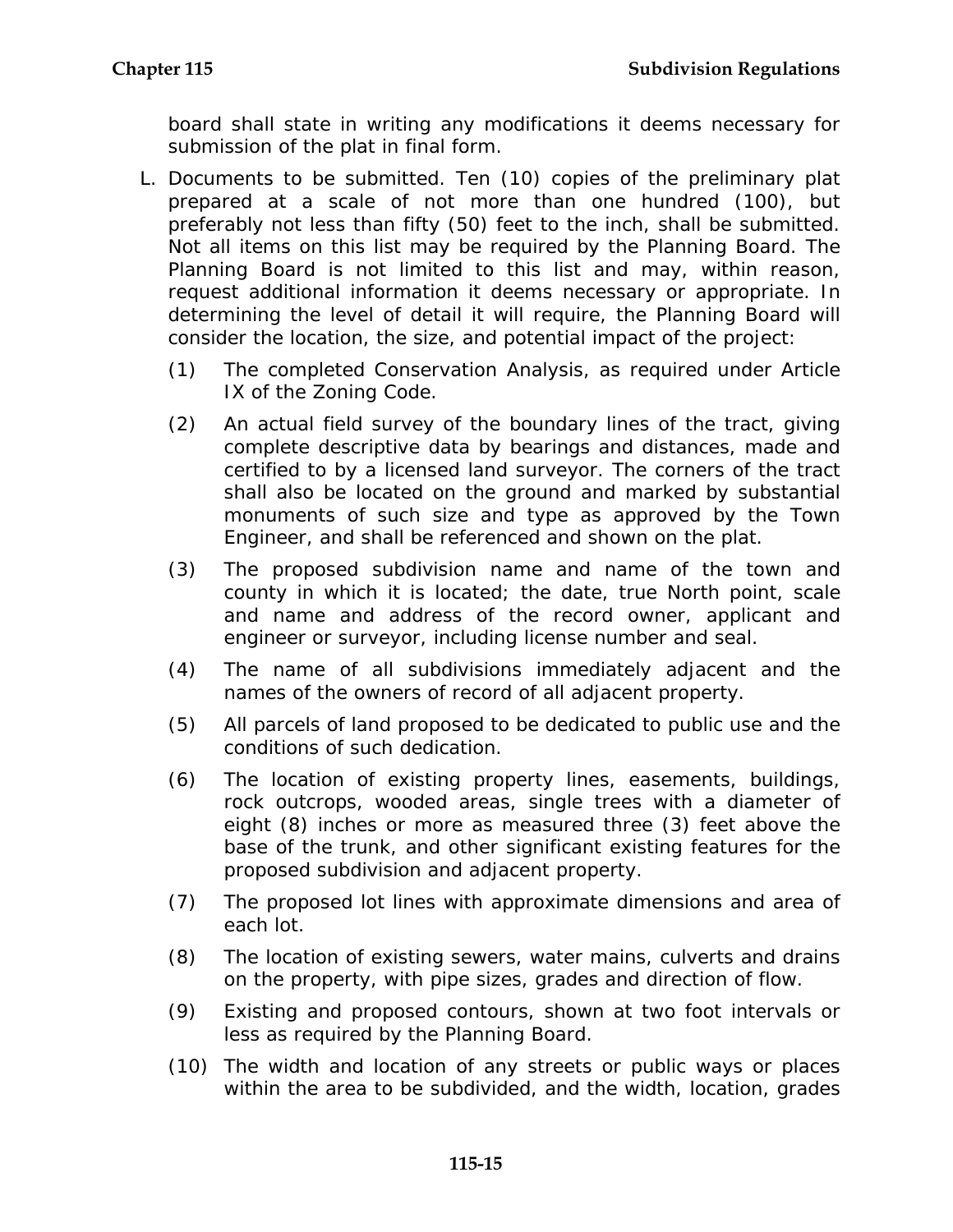and street profiles of all streets or public ways proposed by the developer.

- (11) The approximate location and size of all proposed water lines, valves, hydrants and sewer lines, and fire alarm boxes; the connection to existing lines or alternate means of water supply or sewage disposal and treatment as provided in the Public Health Law; and profiles of all the proposed water and sewer lines.
- (12) The storm drainage plan indicating the approximate location and size of proposed lines and their profiles; and the connection to existing lines or alternate means of disposal. Temporary measures to control erosion shall also be shown.
- (13) Plans and cross sections showing the proposed location and type of sidewalks, streetlighting standards, street trees, curbs, water mains, sanitary sewers and storm drains, and the size and type thereof, the character, width and depth of pavements and subbase, the location of manholes, basins and underground conduits.
- (14) Preliminary designs of any bridges or culverts which may be required.
- (15) Where the topography is such as to make difficult the inclusion of any of the required facilities within the public areas as laid out, the preliminary plat shall show the boundaries of proposed permanent easements over or under private property, which permanent easements shall not be less than twenty (20) feet in width and which shall provide satisfactory access to an existing public highway or other public highway or public open space shown on the subdivision map.
- (16) If the application covers only a part of the applicant's entire holding, a map of the entire tract, drawn at a scale of not less than four hundred (400) feet to the inch showing an outline of the platted area with its proposed streets and indication of the probable future street system with its grades and drainage in the remaining portion of the tract and probable future drainage layout of the entire tract shall be submitted. The part of the applicant's entire holding submitted shall be considered in the light of the entire holdings.
- (17) A copy of such covenants or deed restrictions as are intended to cover all or part of the tract.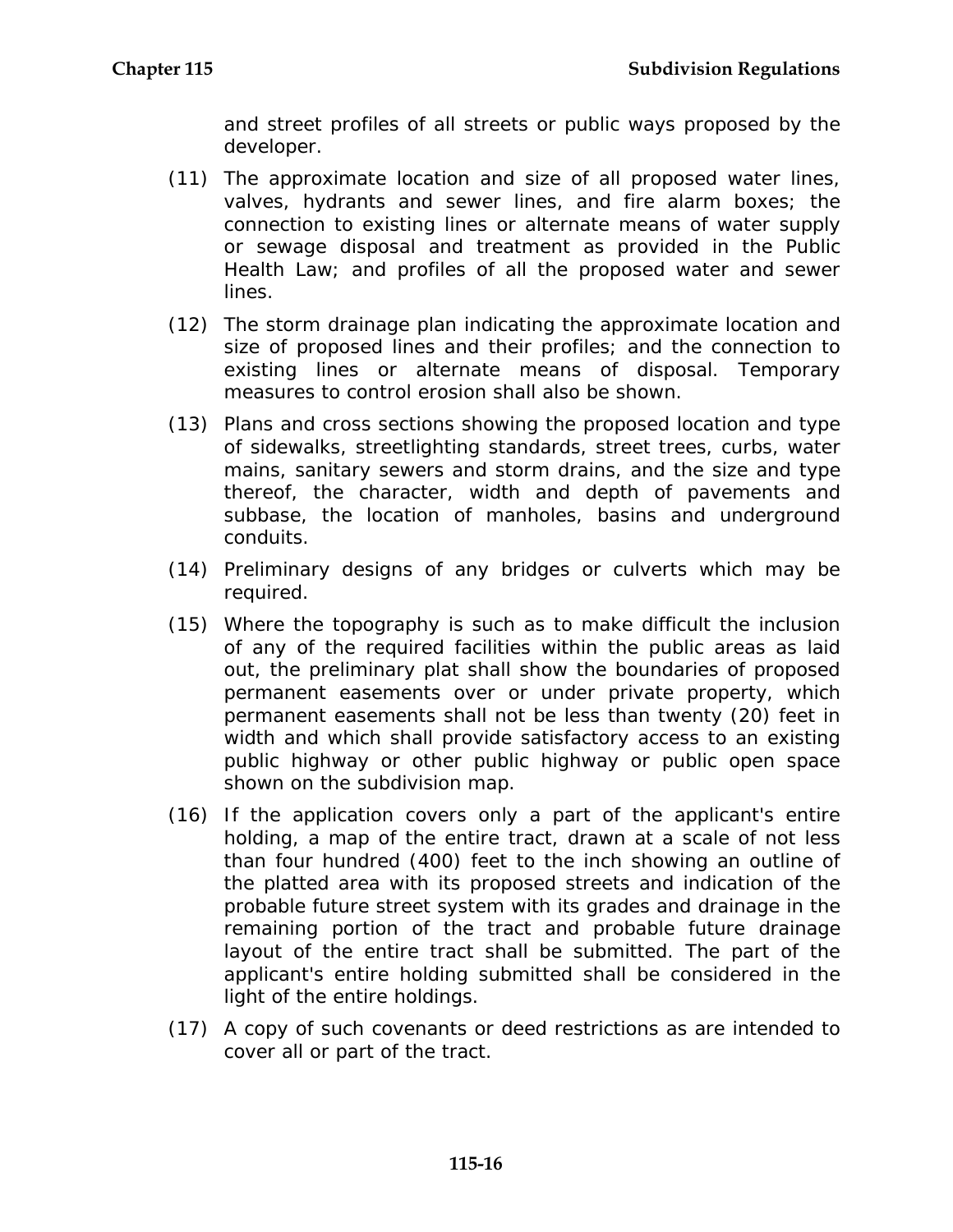- (18) The plan shall show the zoning district and/or agricultural district (if applicable), including exact boundary lines of the district or area, if crossed by a district line.
- (19) Records of percolation tests and deep hole tests, with the location of each test hole shown on the Preliminary Plat and identification of the record of results for each location.
- (20) Areas of land with 3% slope or less, and areas with 15% slope or greater shall be shown as differently shaded areas.
- (21) Delineated wetlands, and, if the wetland falls under the jurisdiction of the NYSDEC, the required upland buffer area.
- (22) Shoreline and centerline of all watercourses, and water quality designation of all streams as set forth by the NYSDEC.
- (23) The locations of all existing wells within 1,500 feet of the proposed subdivision, test wells, and the results of the well tests, if requested by the Planning Board or required by NYS Department of Health, sufficient to determine on-site water capacity as well as impacts on surrounding existing wells. Information which may be requested may include, but not be limited to, the depth, flow, capacity, and water quality for existing wells off-site and test wells on-site.
- M. Major Subdivision Final Plat Approval

Application for approval and fee.

- (1) The applicant shall, within six months after the approval of the preliminary plat, file with the Planning Board an application of the final subdivision plat, using the approved application form available from the Planning Board Clerk.
- (2) All applications for plat approval for major subdivisions shall be accompanied by the fee in the amount set by the Town Board by resolution.
- (3) If the final plat is not submitted within six months after the approval of the preliminary plat, the Planning Board may require resubmission of the preliminary plat.
- N. Number of copies. Applicants shall provide the Planning Board Clerk with ten (10) copies of the completed application and plat. Two copies of all construction drawings and a completed Stormwater Pollution Prevention Plan, if required, shall also be submitted.
- O. When officially submitted. The time of submission of the subdivision plat shall be considered to be the date on which the complete application for approval of the subdivision plat, accompanied by the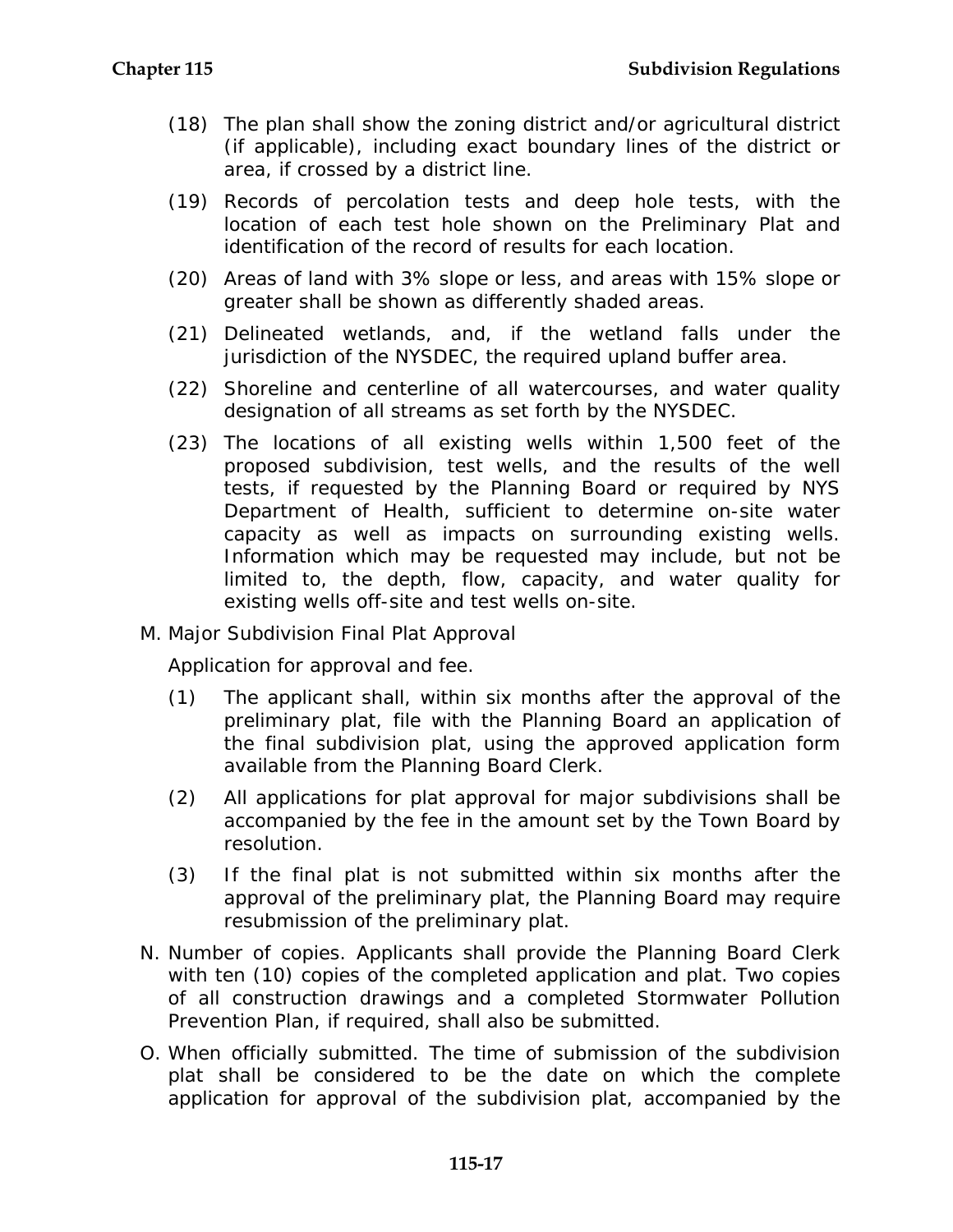required fee and all data required by these regulations, has been filed with the Planning Board Clerk.

- P. Endorsement of state and county agencies. Water and sewer facility proposals contained in the subdivision plat shall be properly endorsed and approved by the New York State Department of Environmental Conservation and/or the New York State Department of Health. Applications for approval of plans for sewer or water facilities will be filed by the applicant with all necessary town, county and state agencies.
- Q. Action on proposed subdivision plat.
	- (1) When a final plat is submitted which the Planning Board deems to be in substantial agreement with a preliminary plat approved pursuant to this section, the Planning Board shall by resolution conditionally approve with or without modification, disapprove, or grant final approval and authorize the signing of such plat, within sixty-two days of its receipt by the clerk of the Planning Board.
	- (2) Upon resolution of a conditional approval of such final plat, the Planning Board shall empower a duly authorized officer to sign the plat upon completion of such requirements as may be stated in the resolution.
		- (a) Within five days of such resolution the plat shall be certified by the Clerk of the Planning Board as conditionally approved and a copy filed in his office and a certified copy to be mailed to the applicant. The copy mailed to the applicant shall include a certified statement of such requirements which, when completed, will authorize the signing of the conditionally approved final plat.
		- (b) Upon completion of such requirements, the plat shall be signed by said duly authorized officer of the Planning Board. Conditional approval of a final plat shall expire one hundred eighty (180) days after the date of the resolution granting final approval unless the requirements have been certified as completed within that rime. The Planning Board may, however, extend the time within which a conditionally approved plat may be submitted for signature, if, in its opinion, such extension is warranted in the circumstances, for not to exceed two (2) additional periods of ninety (90) days each.
	- (3) Final plats deemed by the Planning Board to be not in substantial agreement with approved preliminary plats, the Planning Board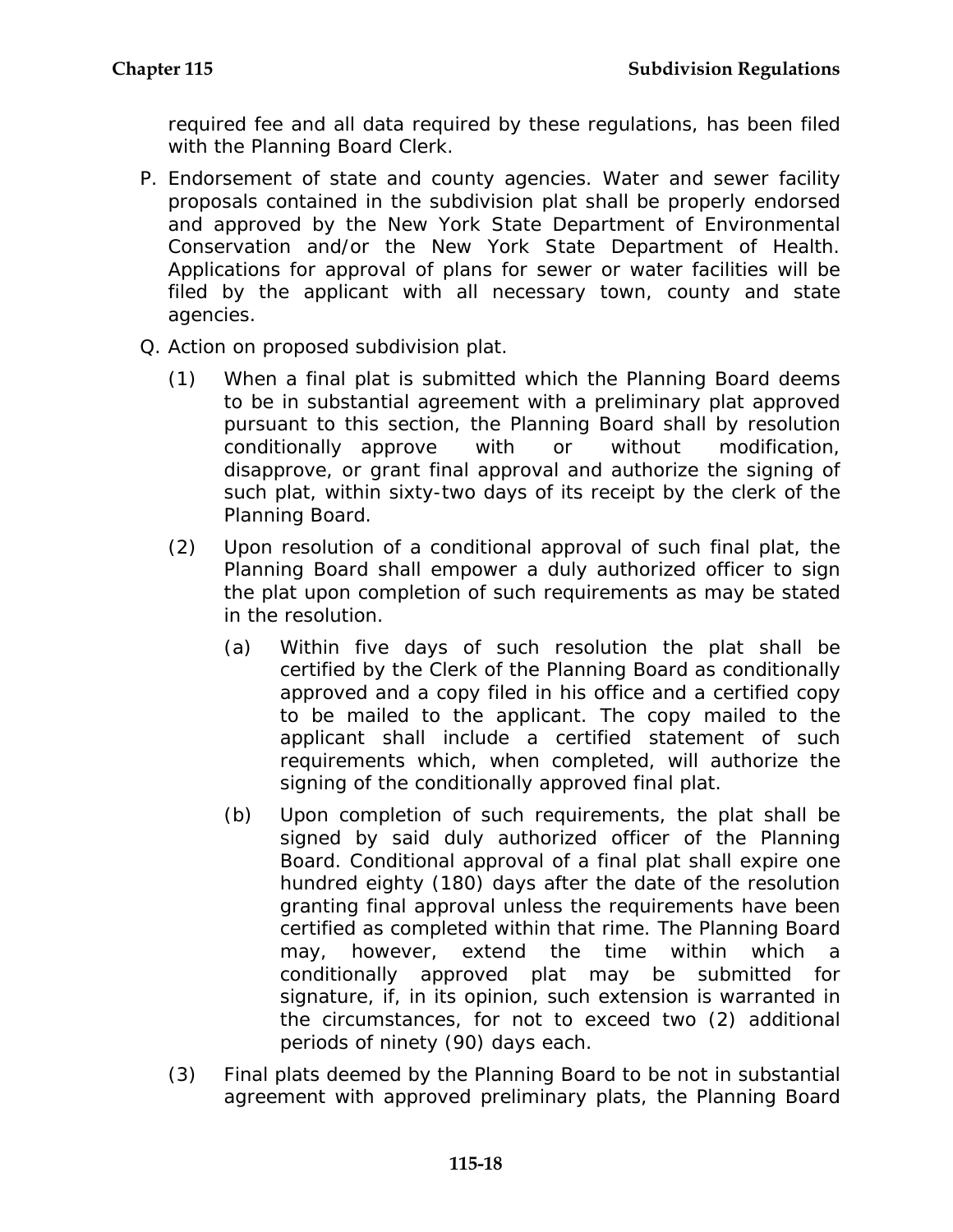shall hold a Public Hearing under the major subdivision hearing procedures described above.

- R. Documents to be submitted. The following documents shall be submitted for plat approval. The Planning Board is not limited to this list and may, within reason, request any additional information it deems necessary or appropriate. In determining the amount of information it will require, the Planning Board will consider the location, the size, and potential impact of the project:
	- (1) The proposed subdivision name or identifying title and the name of the town and county in which the subdivision is located, the name and address of the record owner and applicant, and the name, license number and seal of the licensed land surveyor.
	- (2) A key map at a scale of approximately one (1) inch equals eight hundred (800) feet, showing the location of the proposed project within the town.
	- (3) Street lines, pedestrian ways, lots, reservations, easements and areas to be dedicated to public use.
	- (4) Sufficient data acceptable to the Town Engineer to determine readily the location, bearing and length of every street line, lot line, boundary line, and to reproduce such lines upon the ground. Where applicable, these should be referenced to monuments included in the State System of Plane Coordinates, and in any event should be tied to reference points previously established by a public authority.
	- (5) The length and bearing of all straight lines, radii, length of curves, and central angles of all curves and tangent bearings shall be given for each street. All dimensions and angles of the lines of each lot shall also be given. All dimensions shall be shown in feet and decimals of a foot. The plat shall show the boundaries of the property, location, graphic scale and true North point.
	- (6) The plat shall also show by proper designation thereon all public open spaces for which deeds are included and those spaces title to which is reserved by the developer. For any of the latter, there shall be submitted with the subdivision plat copies of agreements or other documents showing the manner in which such areas are to be maintained and the provisions made therefore.
	- (7) All offers of cession and covenants governing the maintenance of unceded open space shall bear the certificate of approval of the Town Attorney as to their legal sufficiency.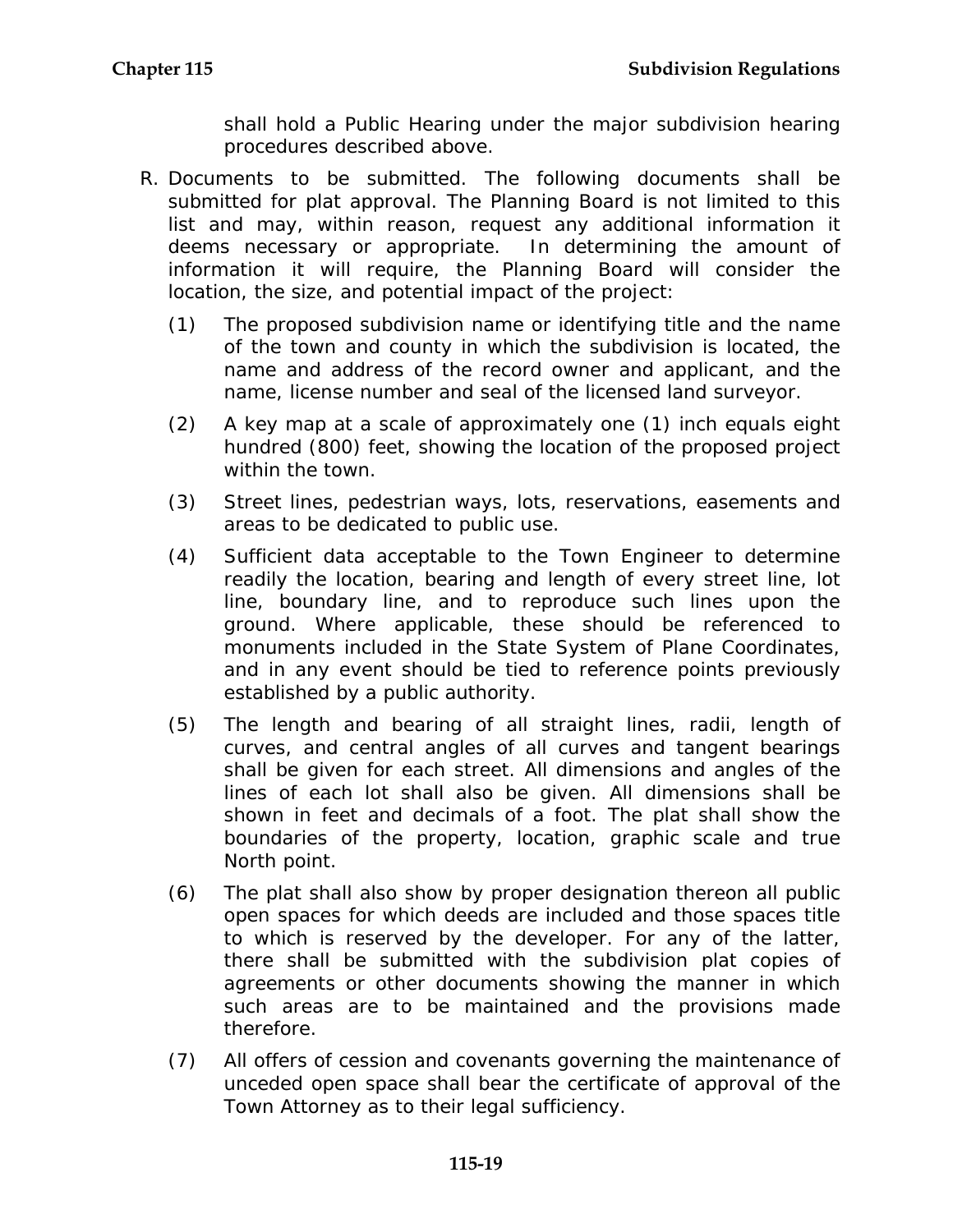- (8) Lots and blocks with a subdivision shall be numbered and lettered in alphabetical order in accordance with the prevailing town practice.
- (9) Permanent reference monuments shall be shown and shall be constructed in accordance with specification of the Town Engineer. When referenced to the State System of Plane Coordinates, they shall also conform to the requirements of the State Department of Public Works. They shall be placed as required by the Town Engineer and their location noted and referenced upon the plat.
- (10) All lot corner markers shall be permanently located satisfactorily to the Town Engineer, at least three-fourths (3/4) inch, if metal, in diameter and at least twenty-four (24) inches in length, and located in the ground to existing grade.
- (11) Monuments of a type approved by the Town Engineer shall be set at all corners and angle points of the boundaries of the original tract to be subdivided; and at all street intersections, angle points in street lines, points of curve and such intermediate points as shall be required by the Town Engineer.
- (12) Construction drawings, including plans, profiles and typical cross sections, as required, showing the proposed location, size and type of streets, sidewalks, streetlighting standards, street trees, curbs, water mains, sanitary sewers, storm drains and completed SWPPP if required, pavements and subbase, manholes, catch basins and other facilities.

#### **§ 115-7. General requirements for major subdivisions.**

Applicability. For major subdivisions in the Town of New Baltimore, the following standards shall apply.

- A. Consultant review fee. The Planning Board, subject to the approval of Town Board, may require an applicant for any review, permit or approval to deposit in an escrow account an amount established by the Planning Board to pay the fees and/or costs of any consultant, engineer or attorney designated by the Planning Board to review such application. The fees and/or costs charged by such consultant, engineer or attorney in connection with such review will be charged against the sum deposited in escrow.
	- (1) If specific circumstances warrant it, additional funds will be required to be deposited in order to cover reasonable expenses incurred beyond the original estimate.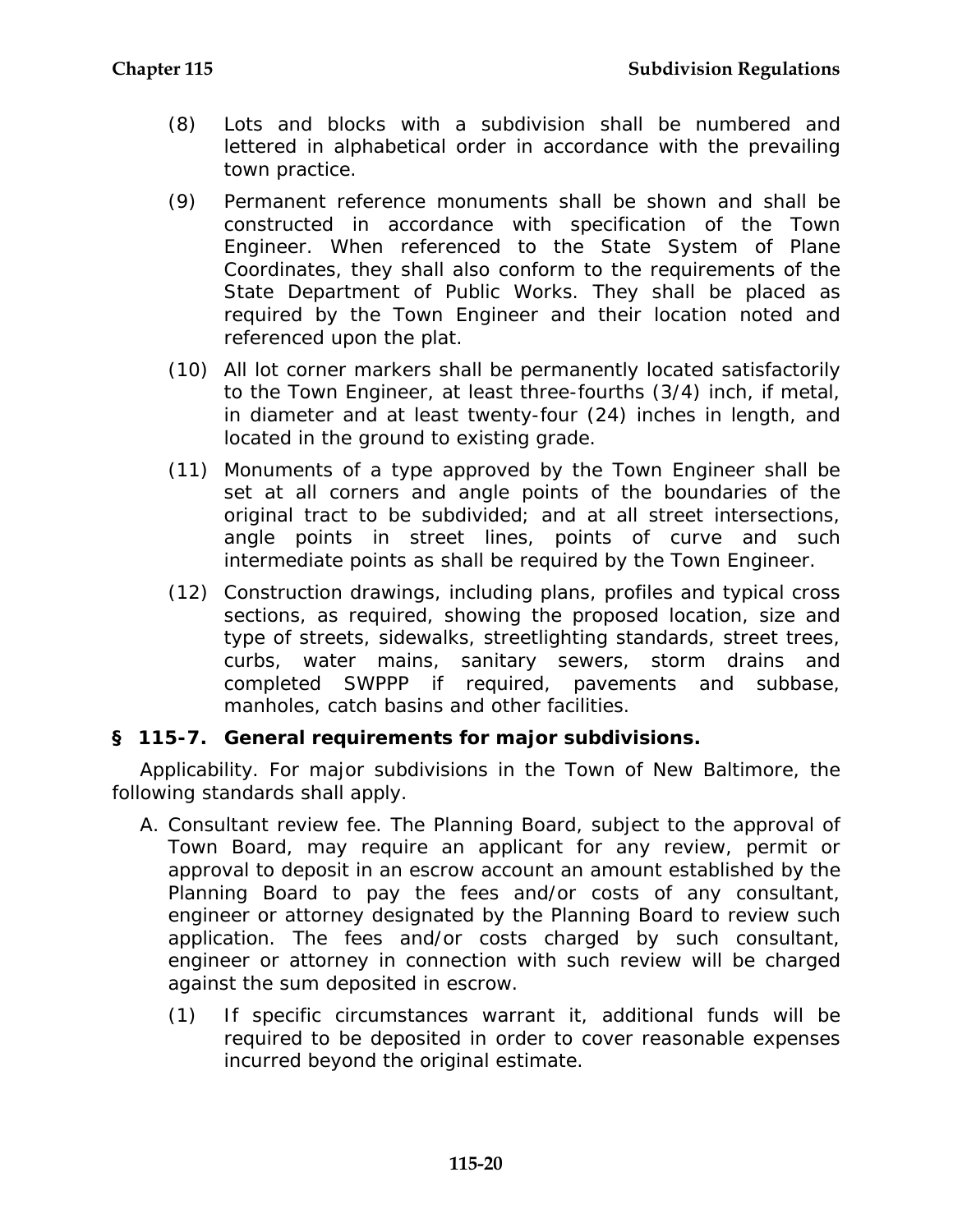- (2) Any amount remaining shall be returned to the applicant within forty-five (45) days of final action on the application.
- (3) Payment to the escrow account is a prerequisite to a complete application, and no review will be initiated until payment is received.
- (4) The deposit specified above does not include any approvals or fees required from or by agencies other than the town, costs associated with extensions to districts to provide necessary services to the proposal nor fees charged by town departments or boards for permits, approvals, hearings or other actions, except as noted above.
- B. Required improvements.
	- (1) Before the Planning Board shall grant final approval of the subdivision plat, the Planning Board shall determine the minimum improvements to be provided by the applicant.
	- (2) The Planning Board may not require certain improvements if it finds that, due to the circumstances of a particular plat, the provision of certain improvements is not requisite in the interest of the public health, safety or general welfare or where the required improvement would be inappropriate because of inadequacy or lack of connecting facilities adjacent or in proximity to the proposed subdivision.
	- (3) The improvements which are to be provided by the applicant, pursuant to the determination of the Planning Board, may include but are not limited to the following:
		- (a) Streets.
		- (b) Curbs and gutters.
		- (c) Water supply, water mains and fire hydrants.
		- (d) Sanitary waste disposal.
		- (e) Storm drainage.
		- (f) Sidewalks.
		- (g) Streetlighting.
		- (h) Monuments and markers.
		- (i) Street trees.
		- (j) Noise berms.
		- (k) Designated open spaces.
		- (l) Landscape and buffer plantings.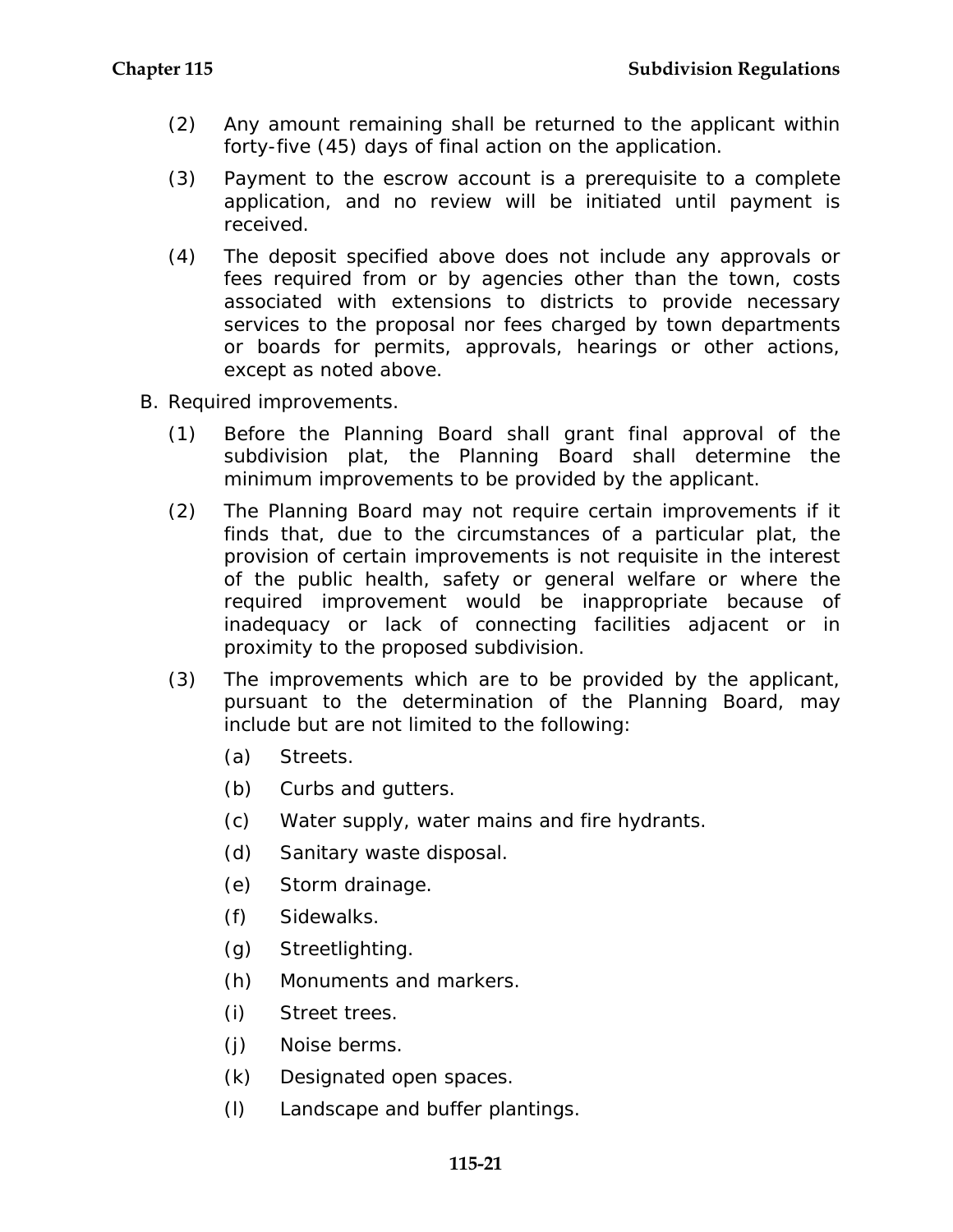- C. Construction plans for all required improvements shall be approved by the Town Engineer, in accordance with standards which shall be no less stringent than required pursuant to state regulations or local laws.
- D. Inspection fees. The Town Engineer shall furnish the Planning Board with an estimate of the costs associated with inspecting the design and construction of required improvements. The Planning Board shall require the applicant to deposit a cash amount, equal to the estimate, in a town-established escrow account. This money shall be used to pay for the cost of inspections as they are rendered. If specific circumstances warrant it, additional funds will be requested to cover reasonable expenses incurred beyond the original estimate.

In lieu of these requirements, the Planning Board may allow for the inspection of the design and construction of the required improvements by a registered engineer retained by the applicant, provided that said engineer shall furnish a certificate to the Planning Board bearing the engineer's official stamp stating that all improvements to the subdivision required by the Planning Board have been made or installed in accordance with specifications, and the improvements shall not be considered to be completed until said certificate has been received by the Planning Board.

- E. Security Required. The Planning Board shall require an applicant to post a performance bond, letter of credit, capital in escrow, or other security (hereafter referred to as a "performance guarantee"), in an amount sufficient to construct required improvements, or shall complete the required improvements to the satisfaction of the Town Engineer or other authorized person.
	- (1) A performance guarantee estimate shall be prepared by a licensed professional engineer retained by the applicant and approved by the Town Engineer. The Planning Board shall pass a resolution either approving or adjusting the performance guarantee estimate and shall provide copies, signed by the Chairman, for use by the applicant in obtaining and posting a guarantee.
	- (2) When performance guarantee is posted. The applicant shall file with the Planning Board Clerk a performance guarantee to cover the full cost of the required improvements. Any such guarantee shall comply with the requirements of § 277 of the Town Law and shall be satisfactory to the Planning Board and as to form, sufficiency, manner of execution, and surety. A period of one year, or such other period as the Planning Board may determine appropriate, but not to exceed three years, shall be set forth within which the required improvements shall be completed.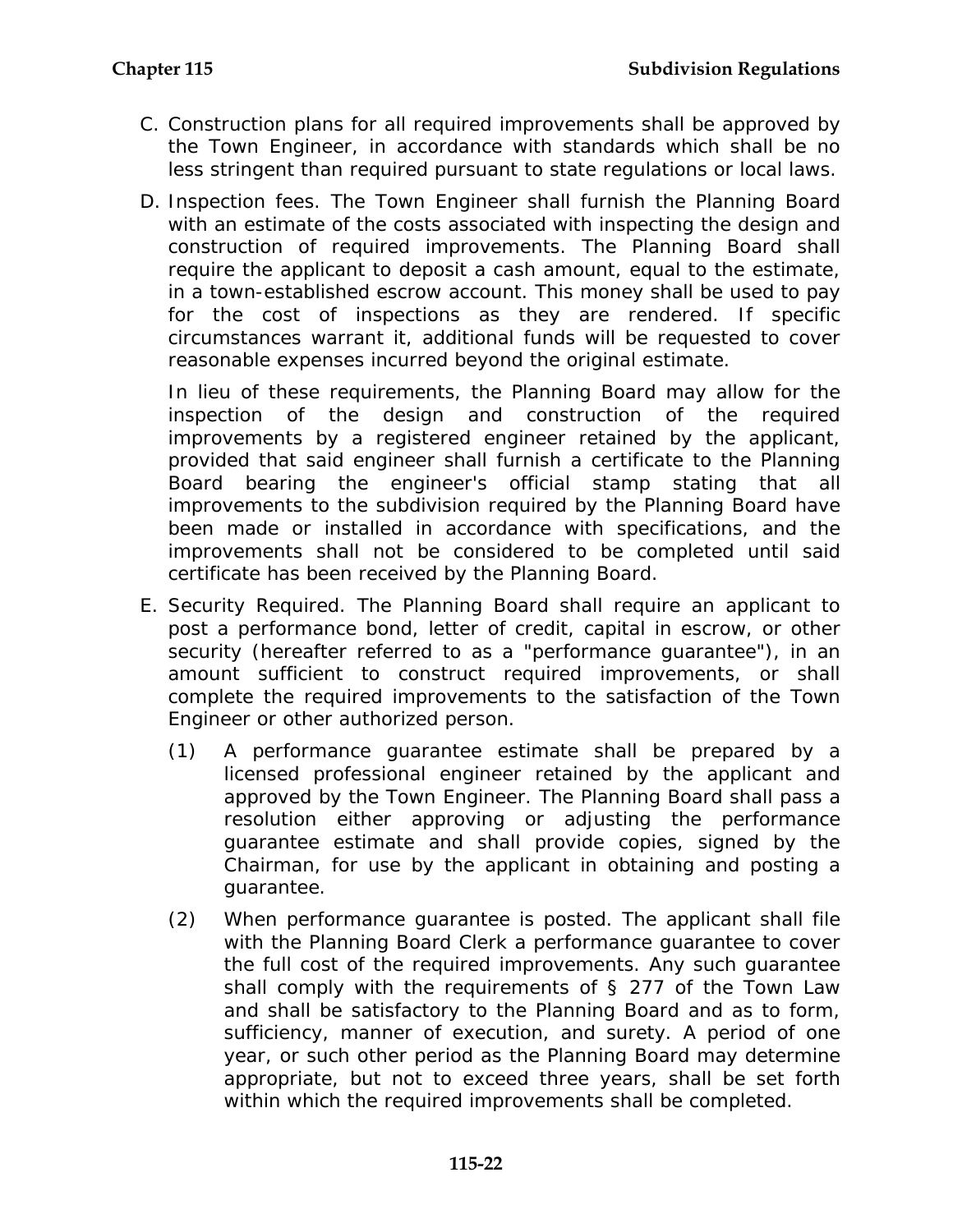In cases where the guarantee involves escrow, the applicant may request the escrow amount to be reduced upon partial completion of improvements. No reduction will be granted until the installation of said improvements has been approved by the Town Engineer or the applicant's engineer pursuant to the provisions above.

- (3) When no performance guarantee is posted. When no performance guarantee is posted, the applicant shall complete all required improvements to the satisfaction of the Town Engineer who shall file with the Planning Board a letter signifying the satisfactory completion of all improvements required by the Planning Board.
- F. As-built plans. The required improvements shall not be considered to be completed until the installation of the improvements has been approved by the Town Engineer or the applicant's engineer pursuant to the provisions above and the applicant has submitted as-built plans which are drawn to scale and which diagram the exact locations based upon engineering and surveying techniques or direction, distance and grade. The following information should be indicated on the plans:
	- (1) The location of manholes (both vertical and horizontal).
	- (2) The location of catch basins (both vertical and horizontal).
	- (3) The location (both vertical and horizontal) and direction of sanitary sewer lines, septic systems, storm sewer lines and water mains.
	- (4) The location of connections between the sanitary sewer trunk and laterals.
	- (5) The grades for laterals.
	- (6) The depth and grade of main trunk lines and laterals.
	- (7) The size, capacity and location of all stormwater conveyance structures.
	- (8) The location of monuments marking all underground utilities as actually installed.
- G. Modification of design or improvements. If at any time before or during the construction of the required improvements it is demonstrated to the satisfaction of the Town Engineer that unforeseen conditions make it necessary or preferable to modify the location or design of such required improvements, the Town Engineer may authorize modifications, provided that these modifications are within the spirit and intent of the Planning Board's approval and do not extend to the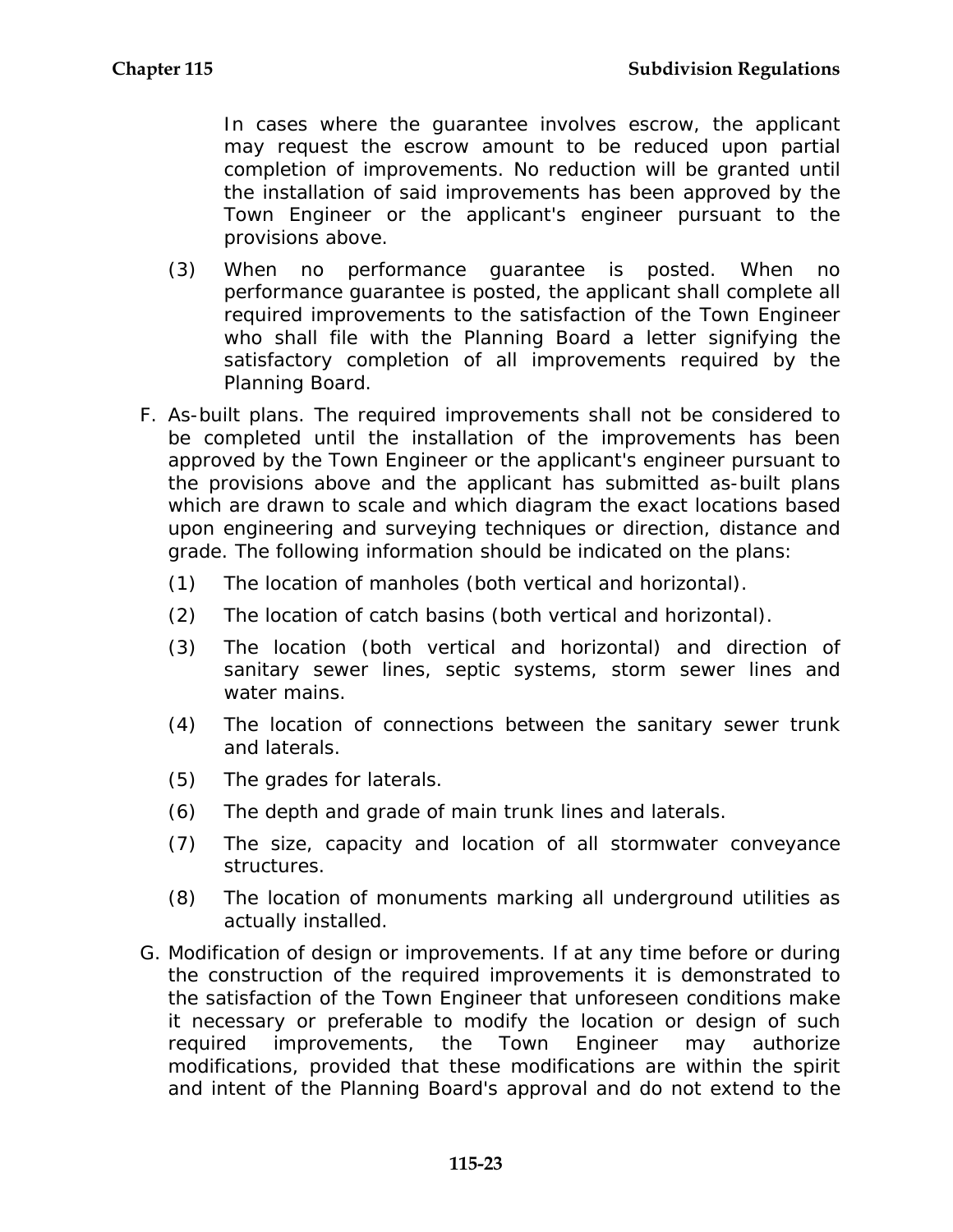waiver or substantial alteration of the function of any improvements required by the guarantee. The Town Engineer shall issue an authorization under this section in writing and shall transmit a copy of such authorization to the Planning Board as its next regular meeting.

- H. Inspection of improvements. At least ten (10) days prior to commencing construction of required improvements, the applicant shall pay to the Town Clerk the inspection fee to be deposited in escrow, if applicable, and shall notify the Planning Board Clerk, in writing, of the time when he proposes to commence construction of such improvements so that the Planning Board may cause inspection to be made to assure that all town specifications and requirements shall be met during the construction of required improvements and to assure the satisfactory completion of improvements and utilities required by the Planning Board.
- I. Proper installation of improvements. If the Town Engineer shall find, upon inspection of the improvements performed before the expiration date of the performance guarantee, that any of the required improvements have not been constructed in accordance with plans and specifications filed by the applicant, he shall so report to the Town Board, Building Inspector and Planning Board. In the event that the Town Board has granted permission for the applicant's engineer to inspect the improvements pursuant to the provisions of Subsection B. above, the Planning Board shall report to the Town Board and Building Inspector if the applicant's engineer has not furnished the required certificate before the expiration date of the performance guarantee. The Town Board shall then notify the applicant and, if necessary, the guaranteeing company and take all necessary steps to preserve the town's rights under the bond. No plat shall be approved by the Planning Board as long as the applicant is in default on a previously approved plat.

#### **§ 115-8. Acceptance of streets; ownership and maintenance of recreation areas.**

- A. Public acceptance of streets. The approval by the Planning Board of a subdivision plat shall not be deemed to constitute or be evidence of any acceptance by the town of any street, easement or other open space shown on such subdivision plat.
- B. Ownership and maintenance of recreation areas.
	- (1) When a park or recreation area has been shown on a plat, the approval of said plat shall not constitute an acceptance by the town of such area. The Planning Board shall require the plat to be endorsed with appropriate notes to this effect.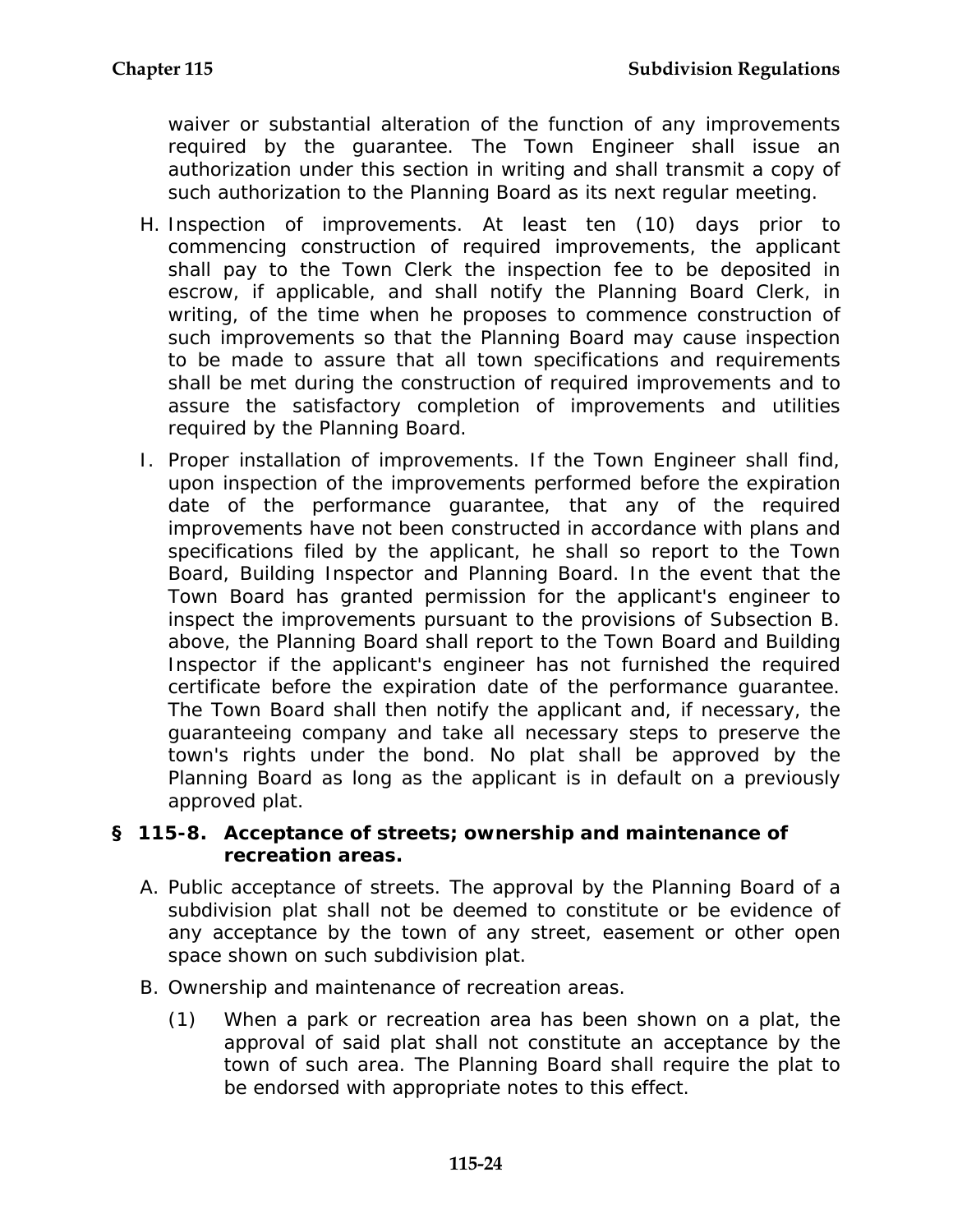(2) The Planning Board may also require the filing of a written agreement between the applicant and the Town Board covering future deed and title, dedication and provision for the cost of grading, development, equipment and maintenance of any such recreation area.

### **§ 115-9. Required improvements and site design standards.**

A. Design Standards.

Standards to be considered minimum. In considering applications for subdivision of land, the Planning Board shall be guided by the standards set forth hereinafter. Said standards shall be considered to be minimum requirements and shall be waived by the Planning Board only under circumstances set forth herein.

- B. Character of land; specifications for requirements.
	- (1) Land to be subdivided shall be of such character that it can be used safely for building purposes, without danger to health or peril from fire, flood or other menace.
	- (2) All required improvements shall be constructed to standards approved by the Town Engineer, in accordance with standards which shall be no less stringent than required pursuant to state regulations or local laws
- C. Lots; access; monuments.
	- (1) Lots to be buildable. The lot arrangement shall be such that in constructing a building there will be no foreseeable difficulties for reasons of topography or other natural conditions. Approval of plat does not guarantee the issuance of a building permit or any applicable approvals of the NYS Department of Health.
	- (2) Lots should not be of such depth as to encourage the later creation of a second building lot at the front or rear.
	- (3) Side lines. All side lines of lots shall be at right angles to straight street lines and radial to curved street lines, unless a variance from this rule will give a better street or lot plan.
	- (4) Corner lots. In general, corner lots should be larger than interior lots to provide for a proper building setback from each street and provide a desirable building site.
	- (5) Driveway access. Driveway access and grades shall conform to specifications of the Town Driveway Ordinance. Driveway grades between the street and the setback line shall not exceed ten percent (10%).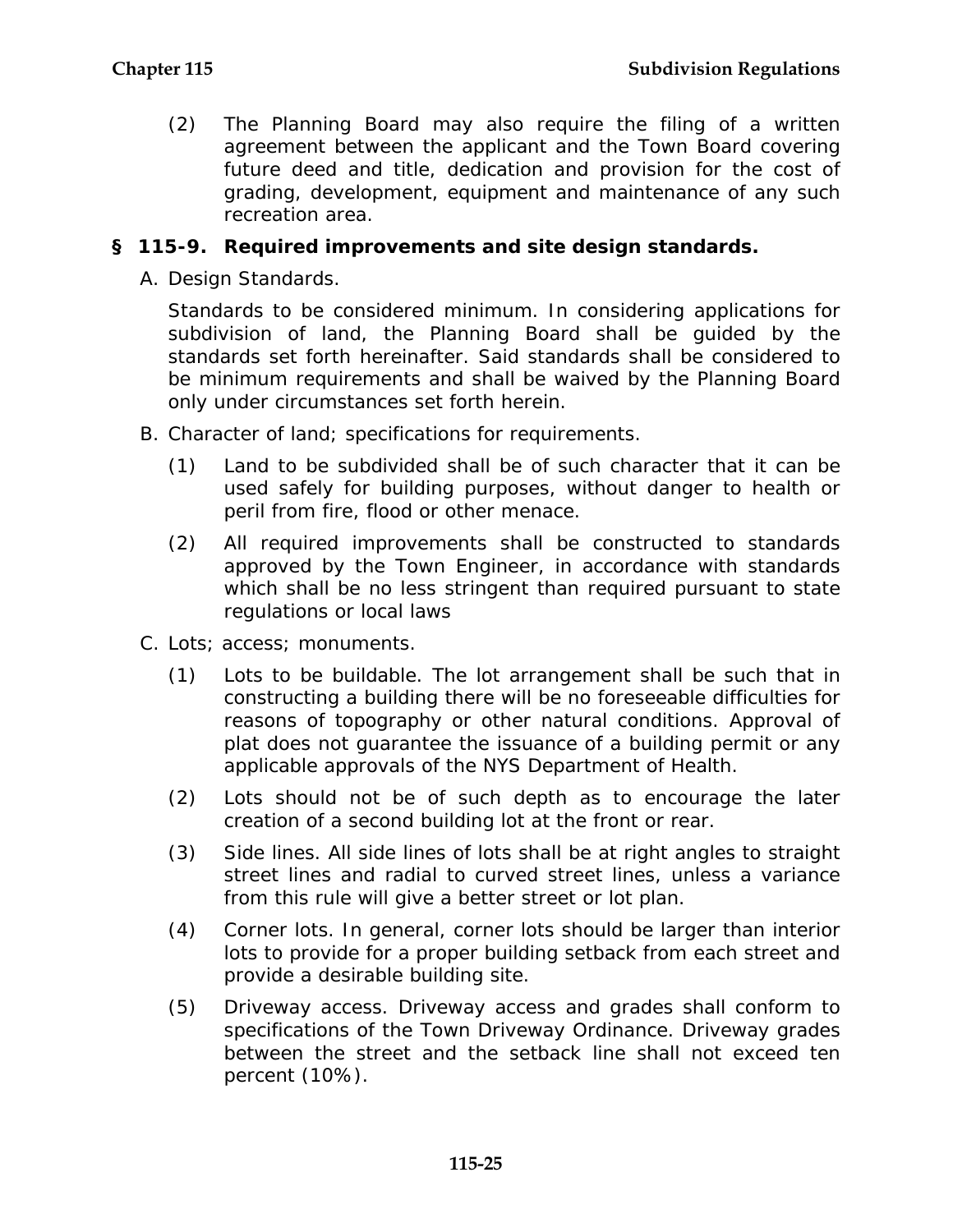- (6) Access from private streets. Access from private streets shall be deemed acceptable only if such streets are designed and improved in accordance with these regulations.
- (7) Monuments and lot corner markers. Permanent monuments meeting specifications approved by the Town Engineer as to size, type and installation shall be set at such block corners, angle points, points of curves in streets and other points as the Town Engineer may require, and their location shall be shown on the subdivision plat.
- (8) Flag lots.
	- (a) Flag lots shall be permitted and shall have a minimum width for driveway access of forty (40) feet at the intersection of the lot with the public right-of-way.
	- (b) No structure shall be constructed on a flag lot unless the structure meets the minimum front, side and rear yard setback requirements for the zoning district. The area or distance of driveway access shall not be used to calculate setback requirements. The front setback shall be determined from the lot line facing or closest to the public highway, unless otherwise determined by the Planning Board.
	- (c) Setbacks may be increased where the Planning Board determines that the minimum setbacks are insufficient to protect the existing character of the neighborhood and adjoining properties.
	- (d) The minimum lot size of flag lots shall be same as the area of conventional lots for that zoning district. The area for driveway access strip shall not be used to calculate lot size.
	- (e) Driveway access shall be at least as far away from each other as the minimum lot width for the district where located, measured at the public road frontage, except where adjacent access strips are designed to accommodate a common driveway.
- D. Common driveways.
	- (1) A common driveway shall provide access to no more than two (2) lots.
	- (2) The traveled way shall have a minimum width of twelve (12) feet.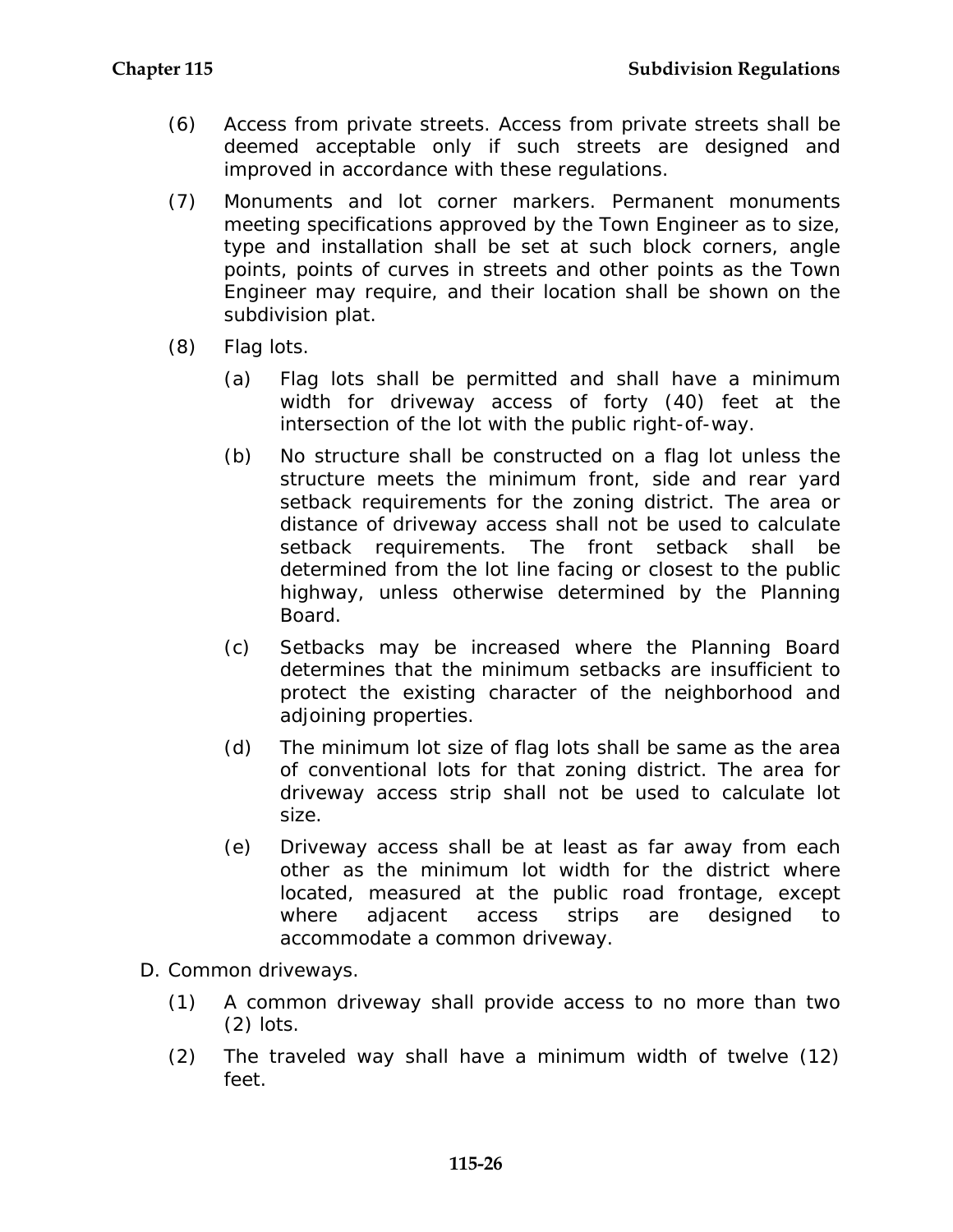- (3) The plat application for a subdivision containing common driveway(s) must be accompanied by an executed declaration of covenants, easements, and restrictions for its use and maintenance, in form approved by the Planning Board. Such declaration of covenants, easements, and restrictions shall state that the Town of New Baltimore shall not be responsible for construction or maintenance of the common driveway.
- (4) An adequate turnaround for emergency vehicles shall be provided if the common driveway exceeds one hundred (100) feet in length.
- (5) Utility trenches and conduits shall not be located within the traveled way of the common driveway, except to facilitate crossing of said utilities.
- E. Drainage improvements.
	- (1) Stormwater and Erosion Control. The applicant must conform to all applicable regulations for stormwater management and erosion control as required in the most current regulations of the NYS Department of Environmental Conservation. Applicant may be required to demonstrate compliance with the New York State standards, including, but not limited to: Stormwater Management Design Manuals, Technical Specifications, and Guidelines for Erosion and Sediment Control.
	- (2) Drainage structure to accommodate potential development upstream. A culvert or other drainage facility shall, in each case, be large enough to accommodate potential runoff from its entire upstream drainage area, whether inside or outside the subdivision. The Town Engineer shall approve the design and size of the facility based on the design requirements of the Stormwater Pollution Prevention Plan.
	- (3) Responsibility for drainage downstream. The applicant's engineer shall also study the effect of each subdivision on the existing downstream drainage facilities outside the area of the subdivision; this study shall be reviewed by the Town Engineer. Where it is anticipated that the additional runoff incident to the development of the subdivision will overload an existing downstream drainage facility during a one hundred-year storm, the Planning Board shall notify the Town Board of such potential condition. In such case, the Planning Board shall not approve the subdivision until provision has been made for the improvement of said condition.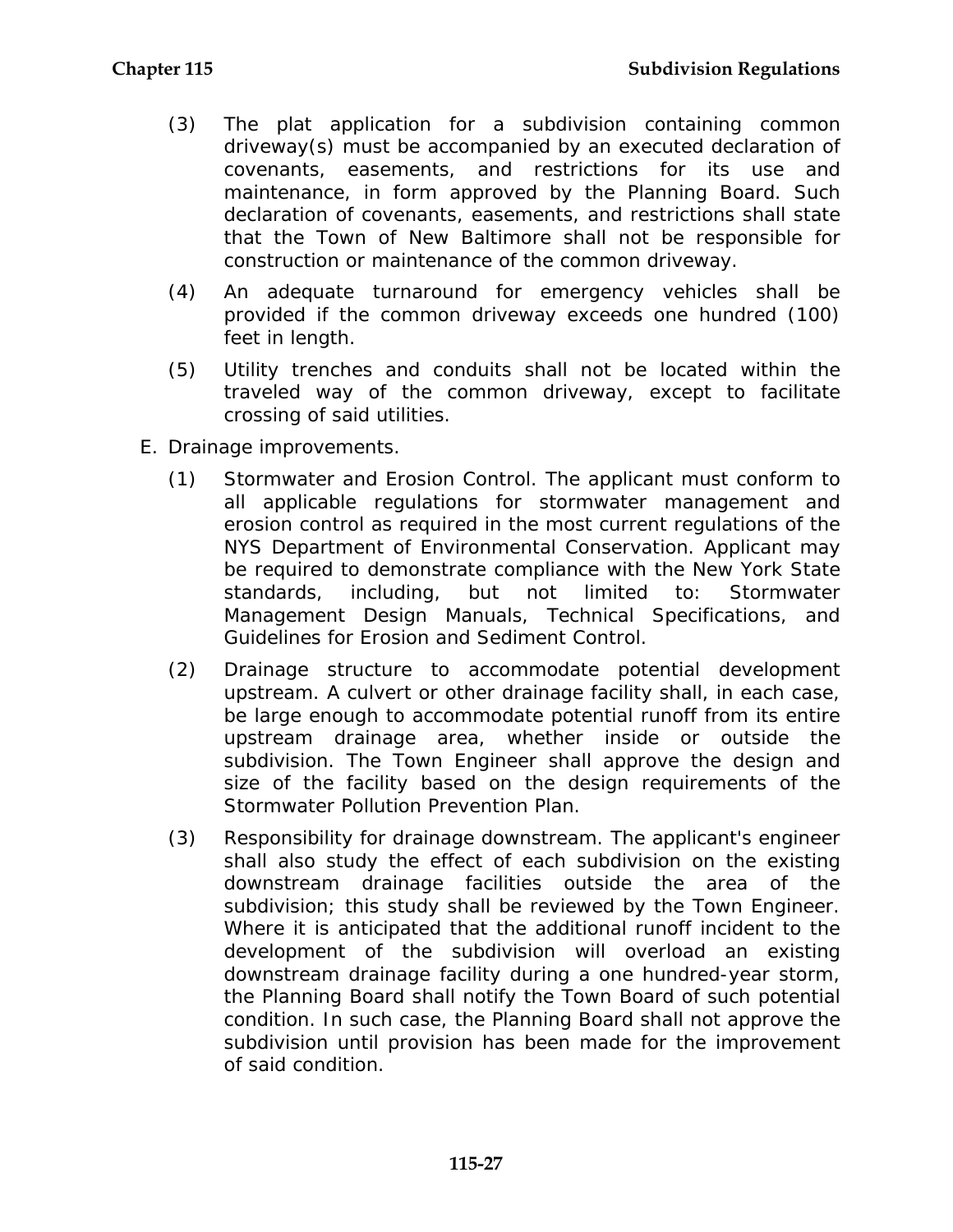- (4) Land subject to flooding. Land subject to flooding or land deemed by the Planning Board to be uninhabitable shall not be platted for residential occupancy, nor for such other uses as may increase danger to health, life or property, or aggravate the flood hazard, but such land within the plat shall be set aside for such uses as shall not be endangered by periodic or occasional inundation or improved in a manner satisfactory to the Planning Board to remedy said hazardous conditions.
- F. Parks, open spaces and natural features.
	- (1) The Planning Board shall require for major subdivisions that the plat show sites of a character, extent, and location suitable for the development of a park or other recreation purposes. The Planning Board may require that the developer satisfactorily grade any such recreation areas shown on the plat.
	- (2) The Planning Board may require, for major subdivisions, the reservation of land for a park or recreational purposes to be reserved on the plat, but in no case to be more than 10% of the gross area of the subdivision. This area may be included in the 50% open space requirement pursuant to Article IX of the Zoning Code. Such area or areas may be held in private ownership for use by all residents of the subdivision, or dedicated to the town or county by the applicant if the Town Board approves such dedication. In general, such reservations should have adequate street access.
	- (3) Information to be submitted. In the event that an area to be used for a park is required to be so shown, the applicant shall submit, prior to final approval, to the Planning Board three (3) prints [one (1) permanent reproducible material] drawn in ink showing, at a scale of not less than thirty (30) feet to the inch, such area and the following features thereof:
		- (a) The boundaries of the area, giving lengths and bearings of all straight lines; radii, lengths, central angles and tangent distances of all curves.
		- (b) Existing features such as brooks, ponds, clusters of trees, rock outcrops and structures.
		- (c) Existing and, if applicable, proposed changes in grade and contours of said area and of the area immediately adjacent.
		- (d) Proposed recreational improvements.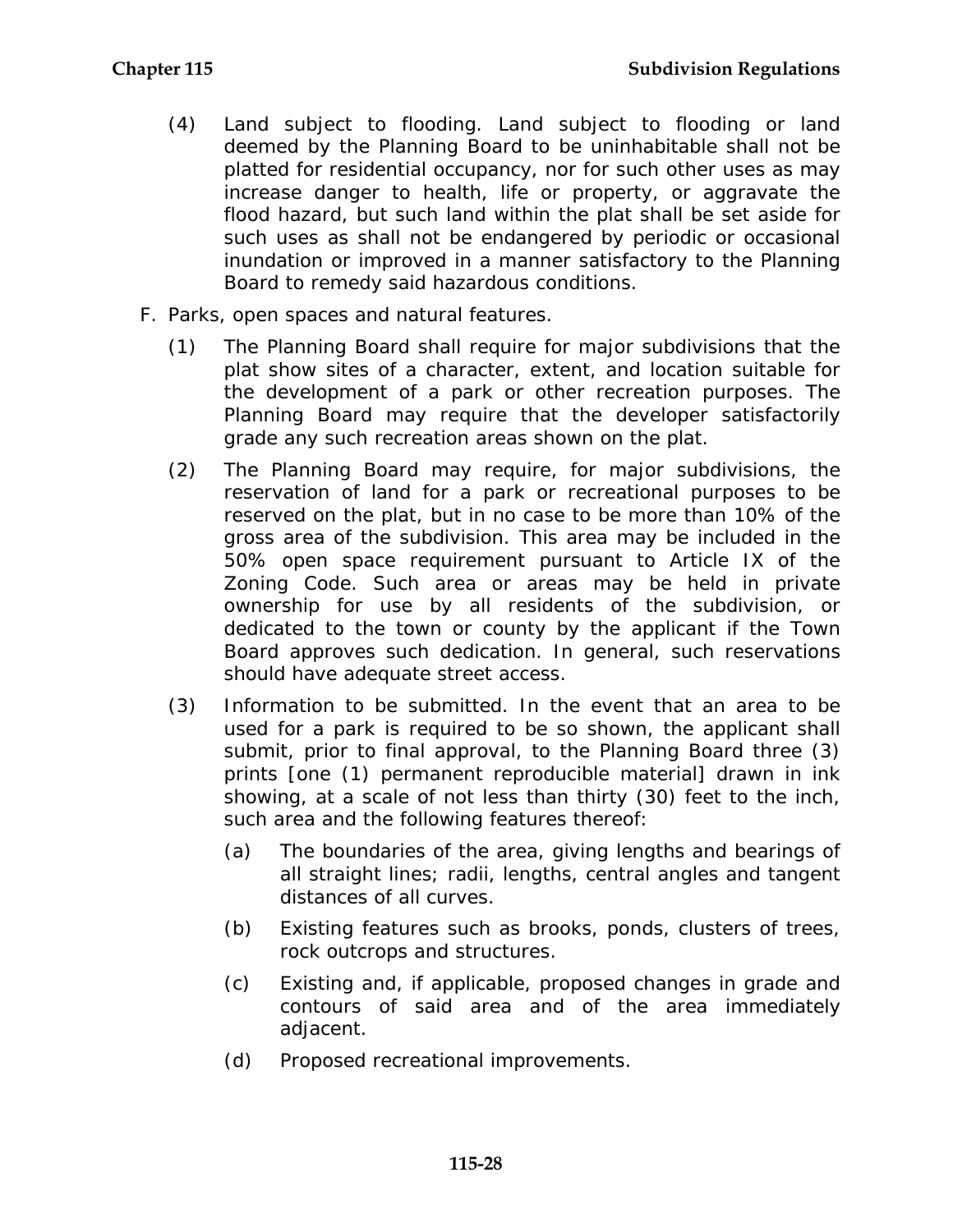(4) Waiver of plat designation of area for parks and playgrounds.

In cases where the Planning Board finds that, due to the size, topography or location of the subdivision, land for park, playground or other recreation purpose cannot be properly located therein or if, in the opinion of the Planning Board, it is not desirable, the Planning Board may waive the requirement that the plat show land for such purposes.

- (5) Payment of money in lieu of land. Where the Planning Board determines that a suitable park or recreation site of adequate size cannot be properly located in any such plat or is otherwise not practical, the Planning Board may stipulate the payment of moneys-in-lieu of recreation land. Such moneys shall be placed in trust to be used exclusively for the purpose of acquisition and development of parkland or other recreational purposes as may be deemed appropriate by the Town Board. The amount of such moneys-in-lieu shall be based on a per-lot fee in an amount set by the Town Board by resolution. The number of lots used to calculate the fee shall be based on the number of building lots approved. Lots dedicated to open space, utility easements, or similar uses shall not be counted towards the calculation of the per-lot recreation fee.
	- (a) Such amount shall be paid to the Town Board at the time of final plat approval, and no plat shall be signed by the authorized officer of the Planning Board until such payment is made.
	- (b) All such payments shall be held by the Town Board in a special Town Recreation Site Acquisition and Improvement Fund to be used for the acquisition of land that is suitable for permanent parkland or other recreational purposes, and so located that it will serve primarily the general neighborhood in which the land covered by the plat lies, and shall be used only for parkland or other recreational land acquisition or improvements.
	- (c) Such money may also be used for the physical improvement of existing parks or recreation areas serving the general neighborhood in which the land shown on the plat is situated, provided that the Town Board finds there is a need for such improvements.
- G. Reserve strips prohibited. Reserve strips of land which might be used to control access from the proposed subdivision to any neighboring property or to any land within the subdivision itself shall be prohibited.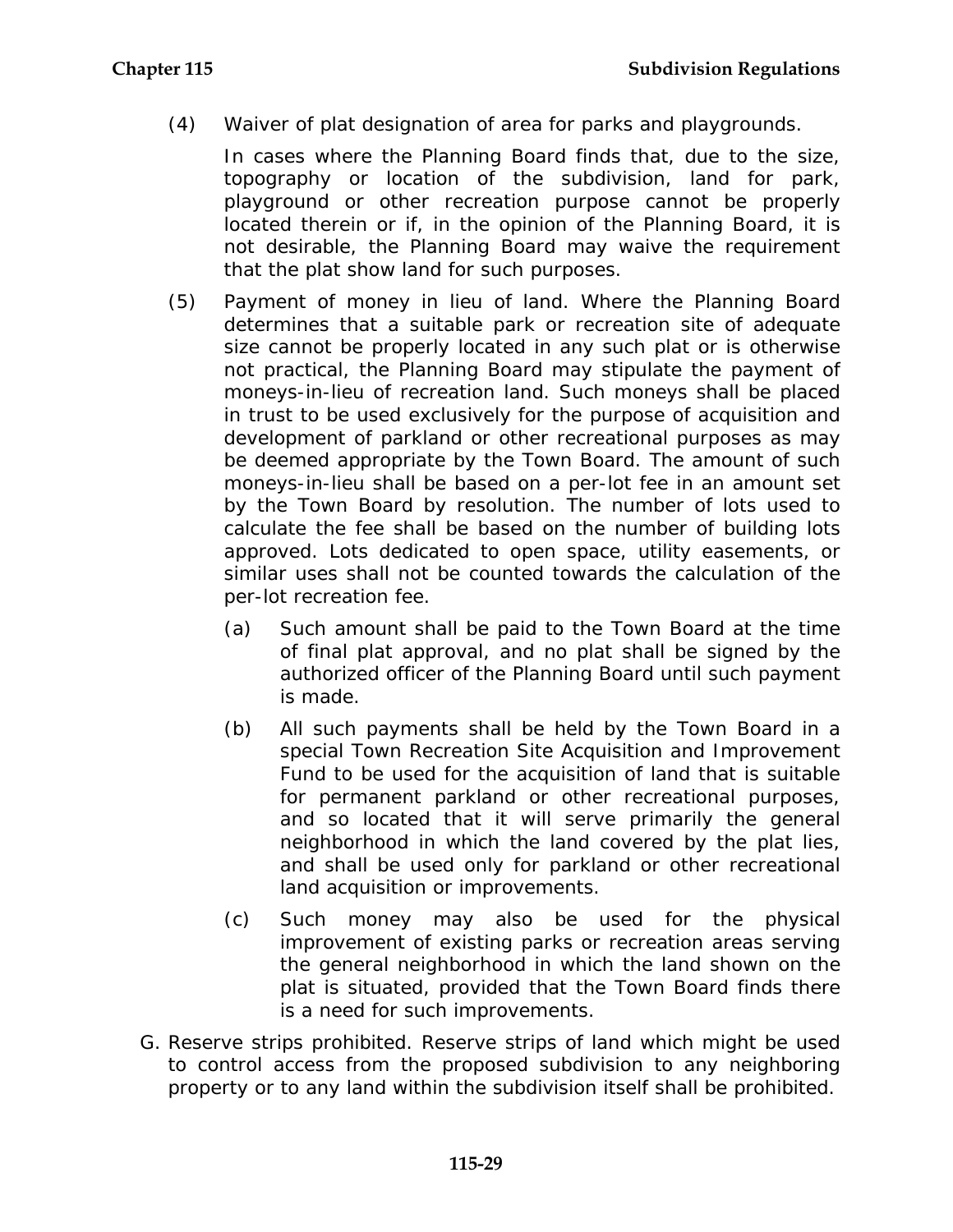- H. Preservation of natural features.
	- (1) Applicability. The following standards shall apply to major subdivisions within the Town of New Baltimore.
	- (2) Preservation of natural cover. Land to be subdivided shall be laid out and improved in reasonable conformity to existing topography, in order to minimize grading and cut and fill, to retain, insofar as possible, the natural contours, to limit stormwater runoff, and to conserve the natural cover and soil. No topsoil, sand, or gravel shall be removed from any lots shown on any subdivision plat except for the purpose of improving such lots and for laying out of streets shown thereon. No excess topsoil, sand, or gravel shall be disposed of outside of the boundaries of the tract, except upon the approval of the Planning Board.
	- (3) Preservation of existing features. The Planning Board shall, wherever possible, establish the preservation of all natural features which add value to residential developments and to the community, such as large trees or groves, watercourses and falls, historic resources, vistas and similar irreplaceable assets. The Planning Board may require easements in favor of the Town of New Baltimore, other lot owners, or suitable land trusts, and other restrictions, including any conservation easements required under the provisions of Article IX of the Zoning Code, or under General Municipal Law § 247, to insure the continuing preservation of such features.

# **§ 115-10. Street layout.**

- A. Width, location and construction. Streets shall be of sufficient width, suitably located and adequate to accommodate the prospective traffic and afford access for fire-fighting, snow removal and other road maintenance equipment. The arrangement of streets shall be such as to cause no undue hardship to adjoining properties and shall be coordinated so as to compose a convenient system.
- B. Arrangement. The arrangement of streets in the subdivision shall provide for the continuation of principal streets of adjoining subdivisions, and for proper projection of principal streets into adjoining properties which are not yet subdivided, in order to make possible necessary fire protection, movement of traffic and the construction or extension, presently or when later required, of needed utilities and public services such as sewers, water and drainage facilities. Where, in the opinion of the Planning Board, topographic or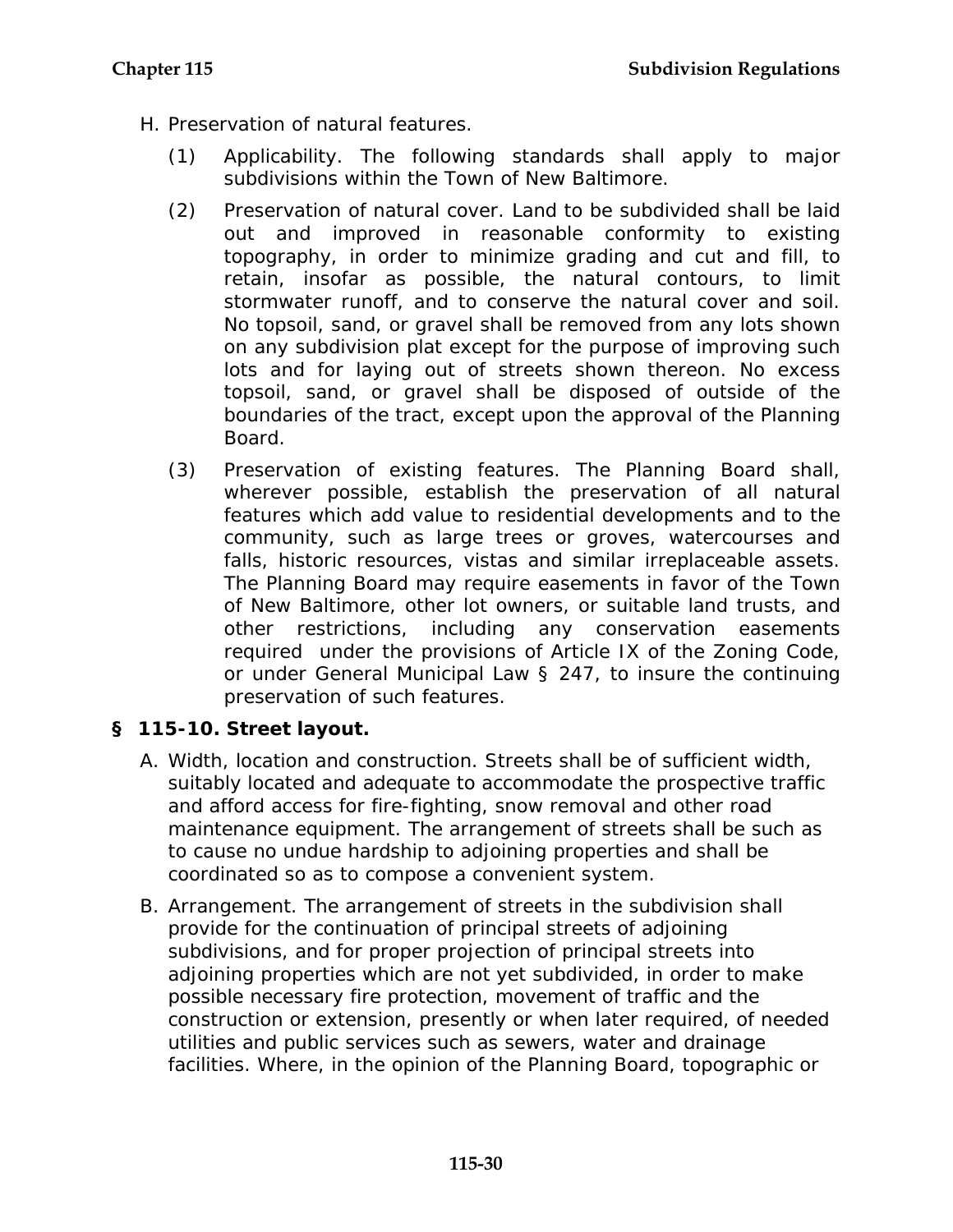other conditions make such continuance undesirable or impracticable, the above conditions may be modified.

- C. Minor streets. Minor streets shall be so laid out that their use by through traffic will be discouraged.
- D. Special treatment along major arterial streets. When a subdivision abuts or contains an existing or proposed major arterial street, the Planning Board may require marginal streets, reverse frontage with screen planting contained in a nonaccess reservation along the rear property line, deep lots with rear service alleys, or such other treatment as may be necessary for adequate protection of residential properties and to afford separation of through and local traffic.
- E. Provision for future resubdivision. Where a tract is subdivided into lots substantially larger than the minimum size in which a subdivision is located, the Planning Board may require that streets and lots be laid out so as to permit future resubdivision in accordance with the requirements contained in these regulations.
- F. Dead-end streets (culs-de-sac). The Planning Board may find that the creation of dead-end or loop residential streets to be appropriate, if such street design will not interfere with normal traffic circulation in the area. In the case of dead-end streets, where needed or desirable, the Planning Board may require the reservation of a twenty-foot wide easement to provide for continuation of pedestrian traffic and utilities to the next street. Subdivisions containing twenty (20) lots or more shall have at least two (2) street connections with existing public streets, or streets on an approved subdivision plat for which a bond has been filed.
- G. Block size. Blocks generally shall not be less than four hundred (400) feet nor more than one thousand two hundred (1,200) feet in length. In general, no block width shall be less than twice the normal lot depth. In blocks exceeding eight hundred (800) feet in length, the Planning Board may require the reservation of a twenty-foot wide easement through the block to provide for the crossing of underground utilities and pedestrian traffic where needed or desirable and may further specify, at its discretion, that a four-foot wide paved footpath be included.
- H. Intersections with collector or major arterial roads. Minor or secondary street openings into such roads shall, in general, be at least five hundred (500) feet apart.
- I. Street jogs. Street jogs with center-line offsets of less than one hundred twenty-five (125) feet shall be avoided.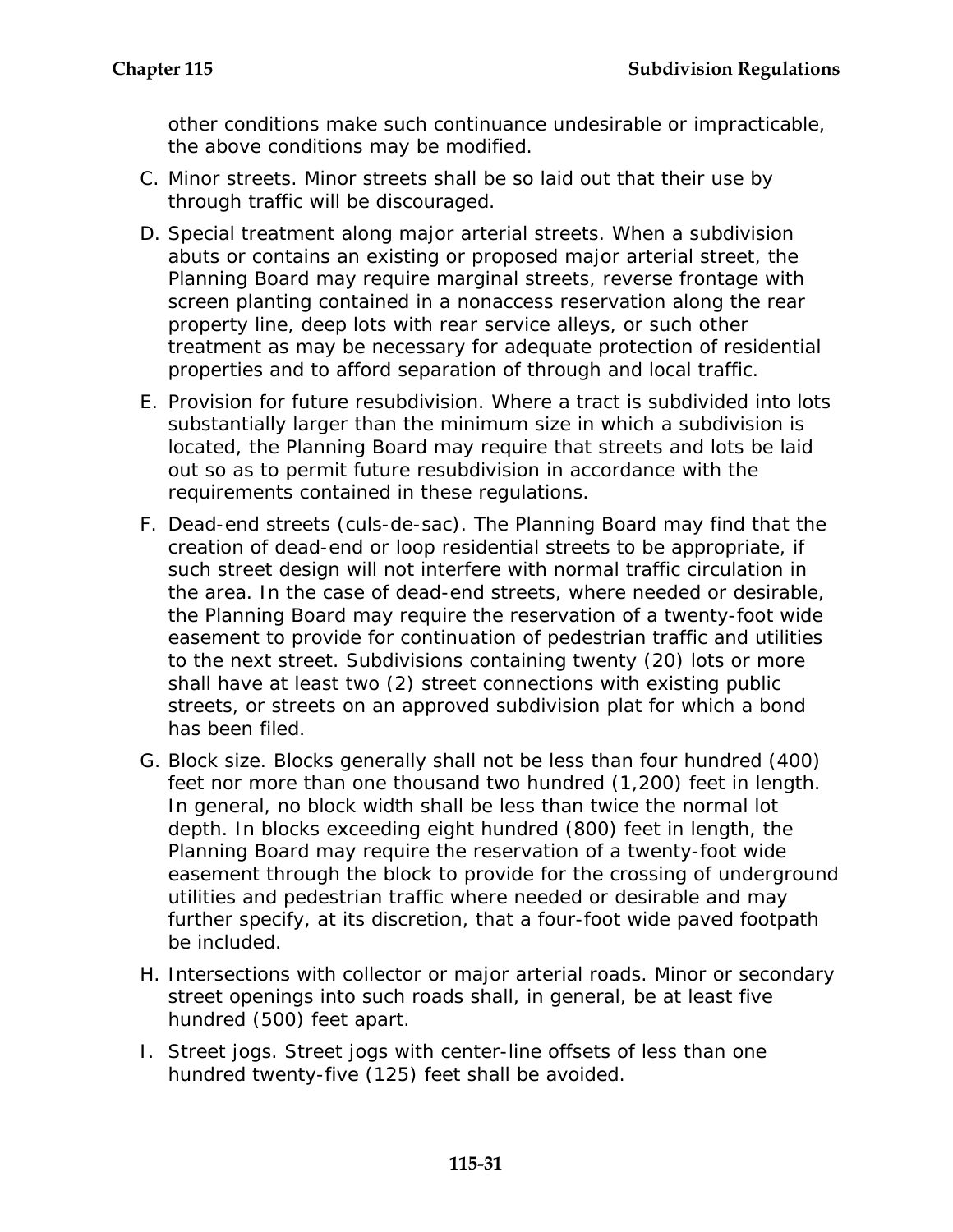- J. Angle of intersection. In general, all streets shall join each other so that for a distance of at least one hundred (100) feet the street is approximately at right angles to the street it joins.
- K. Relation to topography. The street plan of a proposed subdivision shall bear a logical relationship to the topography of the property, and all streets shall be arranged so as to obtain as many of the building sites as possible at or above the grade of the streets. Grades of streets shall conform as closely as possible to the original topography.
- L. Other required streets. Where a subdivision borders on or contains a railroad right-of-way or limited access highway right-of-way, the Planning Board may require a street approximately parallel to and on each side of such right-of-way, at a distance suitable for the appropriate use of the intervening land (as for park purposes in residential districts, or for commercial or industrial purposes in appropriate districts). Such distances shall also be determined with due regard for the requirements of approach grades and future grade separations.

# **§ 115-11. Street design.**

A. Widths of rights-of-way. Streets shall have the following widths:

|                    | Minimum<br>Rights-of-Way (feet) | Minimum<br>Pavement (feet) |
|--------------------|---------------------------------|----------------------------|
| Type of Street     |                                 |                            |
| Major<br>Collector | 66<br>60                        | 18<br>18                   |
| Local              | 50                              | 18                         |

- B. Improvements. Streets shall be graded and improved with pavements, curbs and gutters, sidewalks, storm drainage facilities, water mains, sewers, streetlights and signs, street trees and fire hydrants, except where waivers may be requested, and the Planning Board may waive, subject to appropriate conditions, such improvements as it considers may be omitted without jeopardy to the public health, safety and general welfare. Pedestrian easements shall be improved as required by the Town Engineer, and/or Town Superintendent of Highways. Such grading and improvements shall be approved as to design and specifications by the Town Engineer and/or Town Superintendent of Highways.
	- (1) Fire hydrants. Installation of fire hydrants shall be in conformity with all requirements of standard thread and nut as specified by the New York Fire Insurance Rating Organization and the Division of Fire Safety of the State of New York.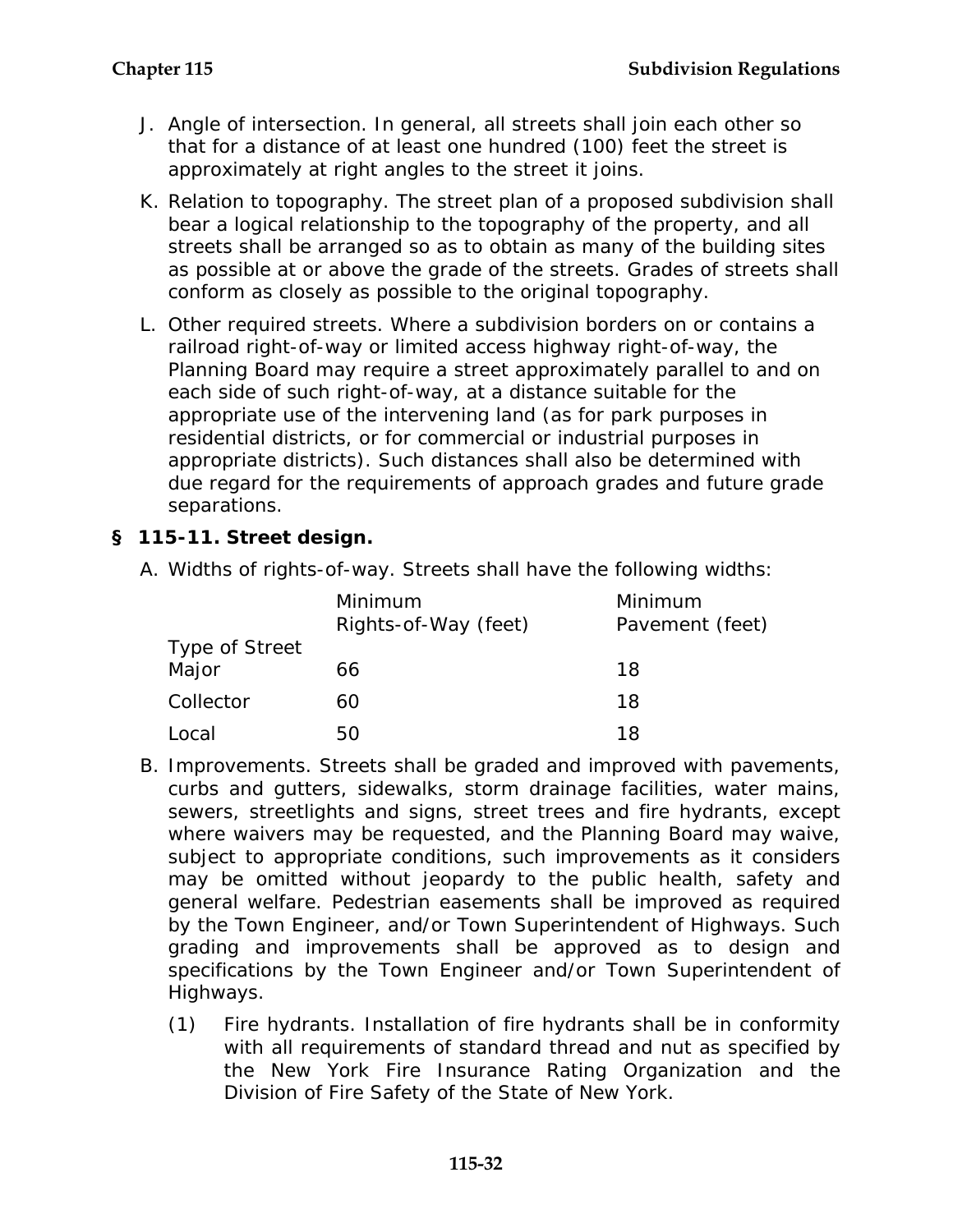- (2) Streetlighting facilities. Lighting facilities shall be in conformance with the lighting standards of the town. Such lighting standards and fixtures shall be installed after approval by the appropriate power company and the authorized electrical inspector.
- C. Utilities in streets. The Planning Board shall, whenever possible, require that underground utilities be placed in the street right-of-way between the paved roadway and street line to simplify location and repair of lines when they require attention. The applicant shall install underground service connections to the property line of each lot within the subdivision for such required utilities before the street is paved.
- D. Utility easements. Where topography is such as to make impractical the inclusion of utilities within the right-of-way, perpetual unobstructed easements at least twenty (20) feet in width shall be otherwise provided with satisfactory access to the street. Wherever possible, easements shall be continuous from block to block and shall present as few irregularities as possible. Such easements shall be cleared and graded where required.
- E. Grades. Grades of all streets shall conform in general to the terrain and shall not be less than one-half percent (1/2%) nor more than six percent (6%) for major or collector streets, or ten percent (10%) for minor streets in residential zones, but in no case more than three percent (3%) within fifty (50) feet of any intersection.
- F. Changes in grade. All changes in grade shall be connected by vertical curves of such length and radius as meet with the approval of the Town Engineer so that clear visibility shall be provided for a safe distance.
- G. Curve radii at street intersections. All street pavement lines at intersections shall be rounded by curves of at least twenty (20) feet in radius, and curbs shall be adjusted accordingly.
- H. Steep grades and curves; visibility of intersections. A combination of steep grades and curves shall be avoided. In order to provide visibility for traffic safety, that portion of any corner lot (whether at an intersection entirely within the subdivision or of a new street with an existing street) which is shown on the sketch plan shall be cleared of all growth (except isolated trees) and obstructions above the level three (3) feet higher than the center line of the street. If directed, the ground shall be excavated to achieve visibility.
- I. Dead-end streets (culs-de-sac). Permanent dead-end streets should, in general, not exceed five hundred (500) feet in length and shall terminate in a circular turnaround having a minimum right-of-way radius of sixty (60) feet and a pavement radius of fifty (50) feet. At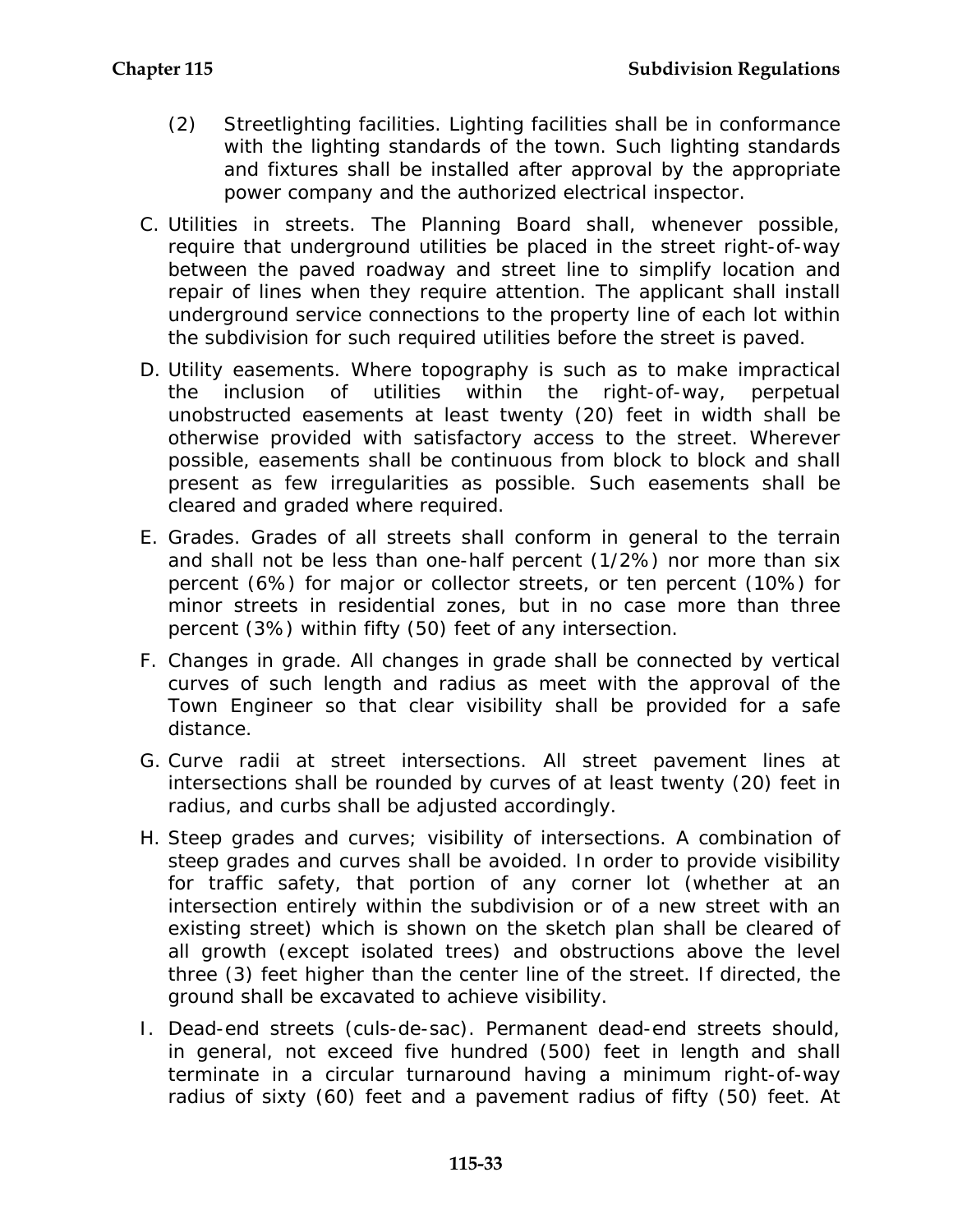the end of temporary dead-end streets a temporary turnaround with a pavement radius of fifty (50) feet shall be provided, unless the Planning Board approves an alternate arrangement.

- J. Watercourses.
	- (1) Where a watercourse separates a proposed street from abutting property, provision shall be made for access to all lots by means of culverts or other structures of design approved by the Town Engineer.
	- (2) Where a subdivision is traversed by a watercourse, drainageway, channel or stream, there shall be provided a stormwater easement or drainage right-of-way as required by the Town Engineer, and in no case less than twenty (20) feet in width.
- K. Curve radii. In general, street lines within a block deflecting from each other at any one (1) point by more than ten degrees (10°) shall be connected with a curve, the radius of which for the center line of the street shall not be less than four hundred (400) feet on major streets, two hundred (200) feet on collector streets and one hundred (100) feet on minor streets.
- L. Service streets or loading space in commercial development. Paved rear service streets of not less than twenty (20) feet in width or, in lieu thereof, adequate off-street loading space, suitably surfaced, shall be profiled in connection with lots designed for commercial use.
- M. Free flow of vehicular traffic abutting commercial developments. In front of areas designed for commercial use, the street width shall be increased by such amount on each side as may be deemed necessary by the Planning Board to assure the free flow of through traffic without interference by parked or parking vehicles, and to provide adequate and safe parking space for such commercial or business district.

# **§ 115-12. Filing of approved subdivision plat.**

A. Filing of final plat; expiration of approval. The owner shall file in the office of the county clerk and planning board clerk such approved final plat or a section of such plat within sixty-two days from the date of final approval or such approval shall expire.

Plat shall be clearly drawn in permanent black ink on permanent reproducible material such as Mylar. The size of the sheets shall be no greater than thirty-six by sixty (36 x 60) inches.

(1) The plat shall be drawn at a scale of no more than one hundred (100) feet to the inch and oriented with the North point at the top of the map.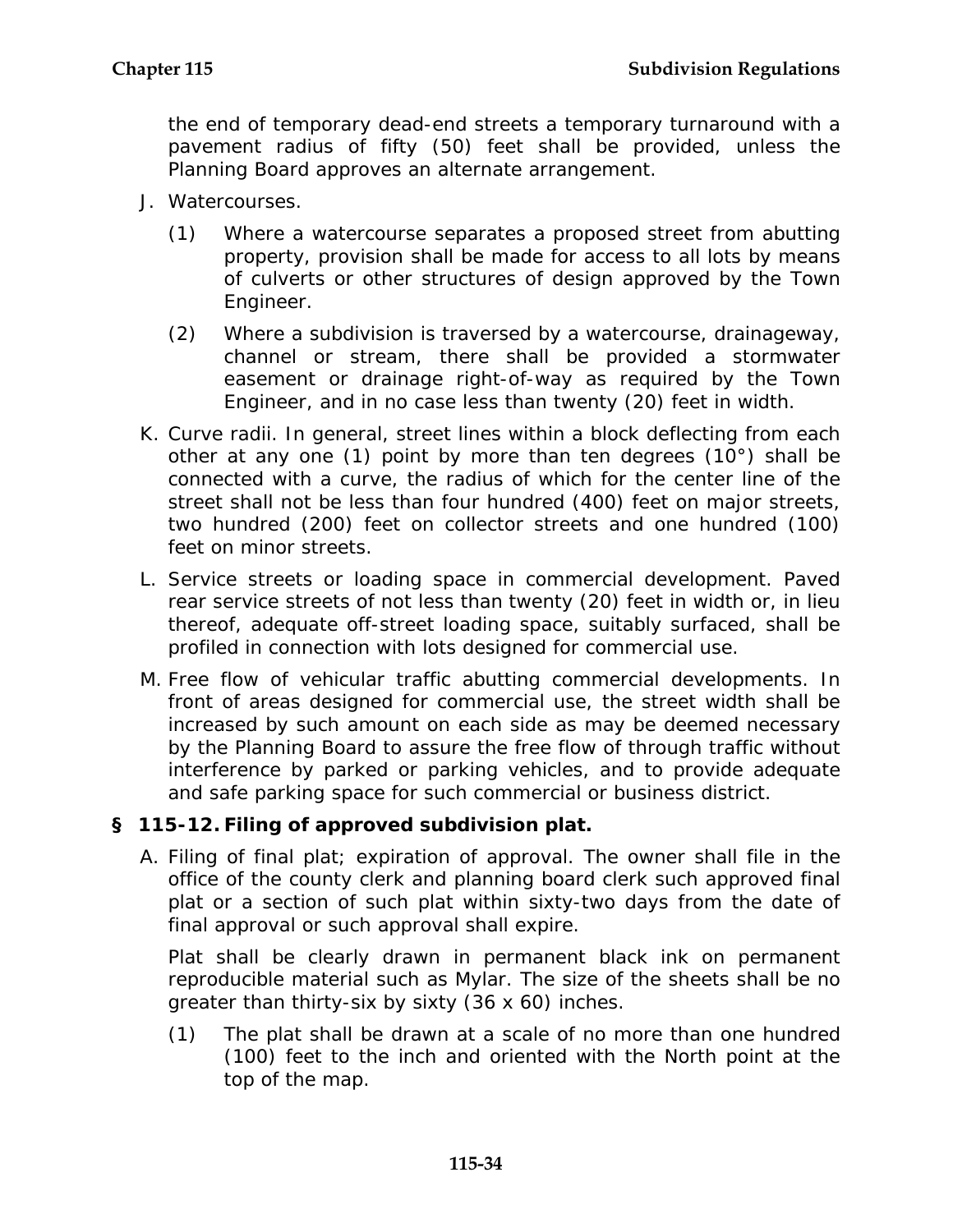- (2) When more than one (1) sheet is required, an additional index sheet of the same size shall be filed showing to scale the entire subdivision with lot and block numbers clearly legible.
- B. The following shall constitute final approval: the signature of the duly authorized officer of the planning board constituting final approval by the planning board of a plat as herein provided; or the approval by such board of the development of a plat or plats already filed in the office of the county clerk if such plats are entirely or partially undeveloped; or the certificate of the town clerk as to the date of the submission of the final plat and the failure of the planning board to take action within the time herein provided.

## **§ 115-13. Variances and Waivers.**

- A. Application for area variance. Notwithstanding any provision of law to the contrary, where a plat contains one or more lots which do not comply with the Zoning Code, application may be made to the Zoning Board of Appeals for an area variance, without the necessity of a decision or determination of an administrative official charged with the enforcement of the Zoning Code. In reviewing such application the Zoning Board of Appeals shall request the planning board to provide a written recommendation concerning the proposed variance.
- B. Waiver of requirements. The Planning Board may waive, when reasonable, any requirements or improvements for the approval, approval with modifications or disapproval of subdivisions submitted for its approval. Any such waiver, which shall be subject to appropriate conditions, may be exercised in the event any such requirements or improvements are found not to be requisite in the interest of the public health, safety, and general welfare or inappropriate because of inadequacy or lack of connecting facilities adjacent or in proximity to the subdivision.
- C. Conditions. In granting such waivers, the Planning Board shall require such conditions as will, in its judgment, secure substantially the objectives of the standards or requirements so varied or modified.

# **§ 115-14. Enforcement; penalties.**

- A. Enforcement. The Town of New Baltimore shall enforce all of the provisions of this regulation by the Town Board upon its own initiation or upon the written request by a resident taxpayer aggrieved by the violation of this regulation, who shall properly record such complaint with the Town Clerk, who then shall refer the same to the Town Board for investigation and action as necessary.
- B. Penalties for offenses. Any person, corporation or other association thereof who violates any provisions of the Subdivision Regulations of